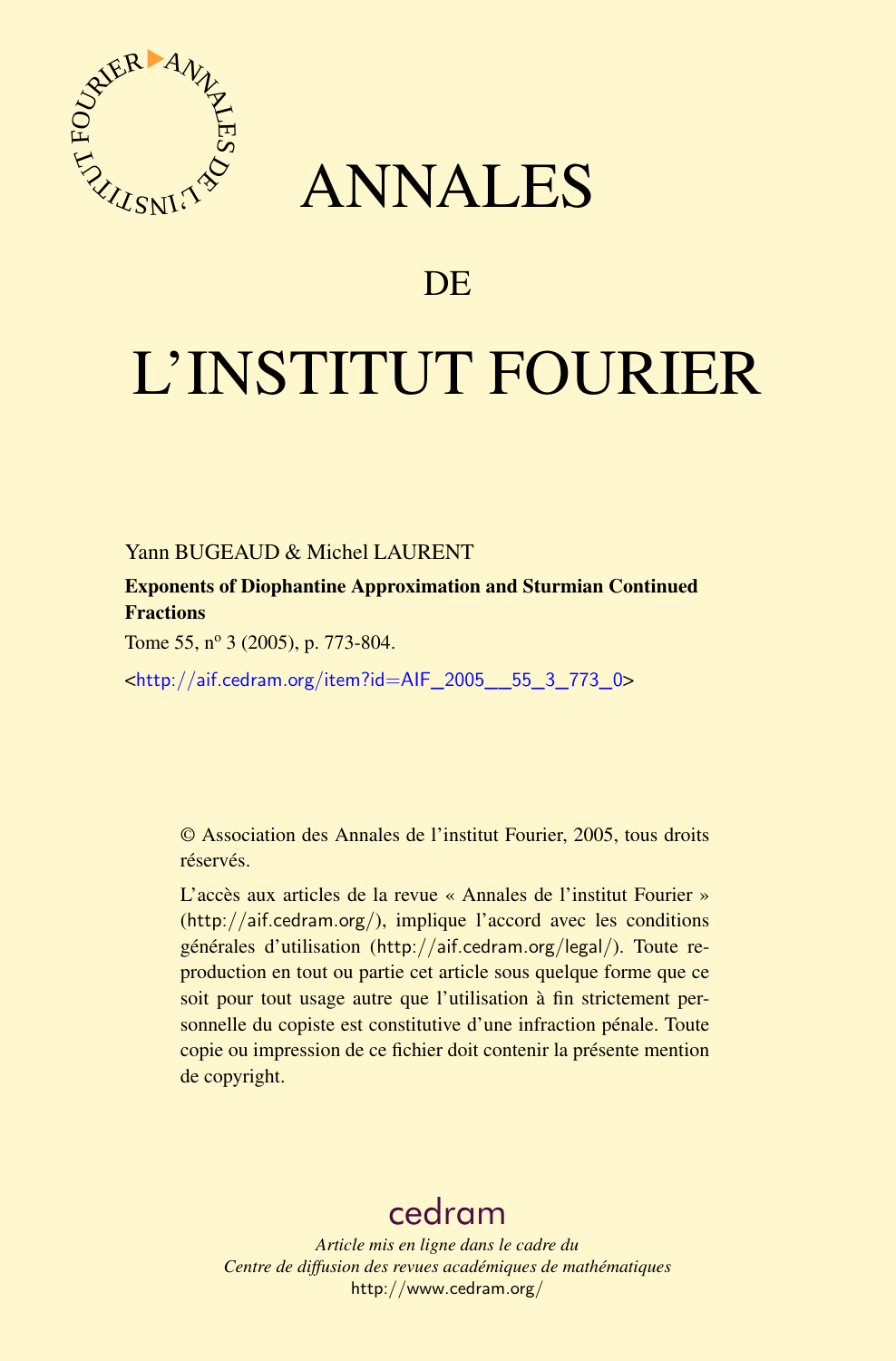## **EXPONENTS OF DIOPHANTINE APPROXIMATION AND STURMIAN CONTINUED FRACTIONS**

**by Yann BUGEAUD & Michel LAURENT**

#### **1. Introduction.**

Mahler [23] and Koksma [20] have introduced two classifications of real numbers  $\xi$  in terms of their properties of approximation by algebraic numbers. Keeping their notations, for every integer  $n \geq 1$ , let us denote by  $w_n(\xi)$  the supremum of the real numbers w for which the inequality

$$
0 < |P(\xi)| \le H(P)^{-w}
$$

is satisfied for infinitely many polynomials  $P(X)$  with integer coefficients and degree at most *n* (the height  $H(P)$  of a polynomial  $P(X)$  is the maximum of the moduli of its coefficients). In a similar way, define  $w_n^*(\xi)$ as the supremum of the real numbers *w*<sup>∗</sup> for which the inequality

$$
(1) \qquad \qquad 0 < |\xi - \alpha| \le H(\alpha)^{-w^* - 1}
$$

is satisfied for infinitely many algebraic numbers  $\alpha$  of degree at most *n* (the height  $H(\alpha)$  of an algebraic number  $\alpha$  is the height of its minimal polynomial over **Z**). The adjunction of  $-1$  in the exponent of the right hand side of (1) has the following motivation. Assume that  $|P(\xi)|$  is small. Then, the polynomial  $P(X)$  has some root  $\alpha$  with  $|\xi - \alpha| \ll |P(\xi)/P'(\xi)|$ ; since  $|P'(\xi)|$  should be in principle roughly equal to  $H(P)$ , we expect the estimation  $|\xi - \alpha| \ll |P(\xi)| \cdot H(P)^{-1}$ .

*Keywords:* Diophantine approximation, Sturmian sequence, simultaneous approximation, transcendence measure.

*Math. classification:* 11J13, 11J82.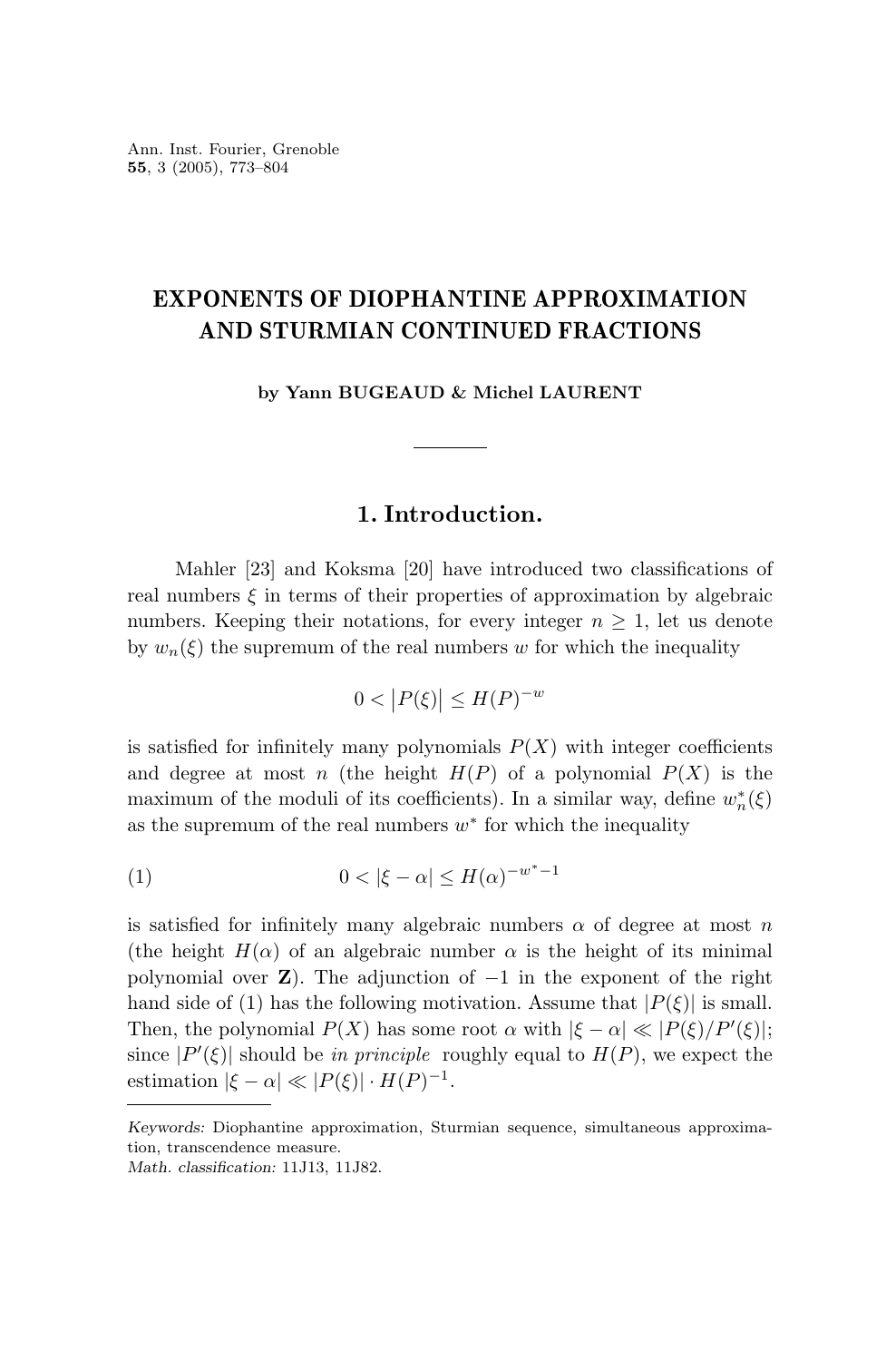The behaviour of the sequences  $(w_n(\xi))_{n\geq 1}$  and  $(w_n^*(\xi))_{n\geq 1}$  determines the localisation of  $\xi$  in Mahler's and Koksma's classifications, respectively; however, the precise estimation of  $w_n(\xi)$  and  $w_n^*(\xi)$  is usually extremely difficult. The Dirichlet box principle (or, equivalently, Minkowski's theorem) readily implies that  $w_n(\xi) > n$  for any positive integer *n* and any transcendental real number  $\xi$ . It is a longstanding problem to decide whether the same result remains true for the functions  $w_n^*$ .

CONJECTURE (Wirsing). — *For any integer*  $n \geq 1$  *and any transcendental real number*  $\xi$  *we have*  $w_n^*(\xi) \geq n$ *.* 

The early paper of Wirsing[31] and the study of his conjecture, which has been up to now confirmed only for  $n = 1$  (this is a simple application of Dirichlet's box principle) and  $n = 2$  (by Davenport & Schmidt [13]), have motivated many works. In particular, Davenport & Schmidt [14] have investigated this question in a dual way, via simultaneous rational approximation to the successive powers of  $\xi$ . Among other results, they proved that if the real number  $\xi$  is either transcendental, or algebraic of degree  $\geq$  3, then there exist some positive constant *c*, depending only upon  $\xi$ , and arbitrarily large real numbers X such that the inequalities

(2) 
$$
\begin{cases} 0 < |x_0| < X, \\ |x_0\xi - x_1| < cX^{-(\sqrt{5}-1)/2}, \quad |x_0\xi^2 - x_2| < cX^{-(\sqrt{5}-1)/2} \end{cases}
$$

have no integer solution  $x_0, x_1, x_2$ . This assertion is by no means surprising since the inequalities  $(2)$  define a convex body whose volume tends to 0 when  $X$  tends to infinity, and one should be tempted to believe that when A tends to military, and one should be templed to believe that the same conclusion holds if we replace  $\frac{1}{2}(\sqrt{5}-1)$  by any real number larger than  $\frac{1}{2}$ ..., but that is false. Indeed, when  $\xi$  is a real number whose continued fraction expansion reproduces the structure of the Fibonacci word, Roy proved recently that there does exist an other *c* such that (2) has an integer solution  $x_0, x_1, x_2$  for any sufficiently large *X* (Theorem 1.1) from [27]). The critical exponent in (2) is definitively  $\frac{1}{2}(\sqrt{5}-1)$  for a Fibonacci continued fraction *ξ*.

The above point  $(2)$ , as well as the article  $[3]$ , suggests to us to introduce other exponents which implicitely appear in problems of Diophantine Approximation by algebraic numbers or algebraic integers. We define four new exponents, which naturally complement the functions  $w_n$  and  $w_n^*$ .

We first denote by  $\lambda_n(\xi)$  the exponent of simultaneous rational approximation to the numbers  $\xi, \ldots, \xi^n$ . Thus,  $\lambda_n(\xi)$  denotes the supremum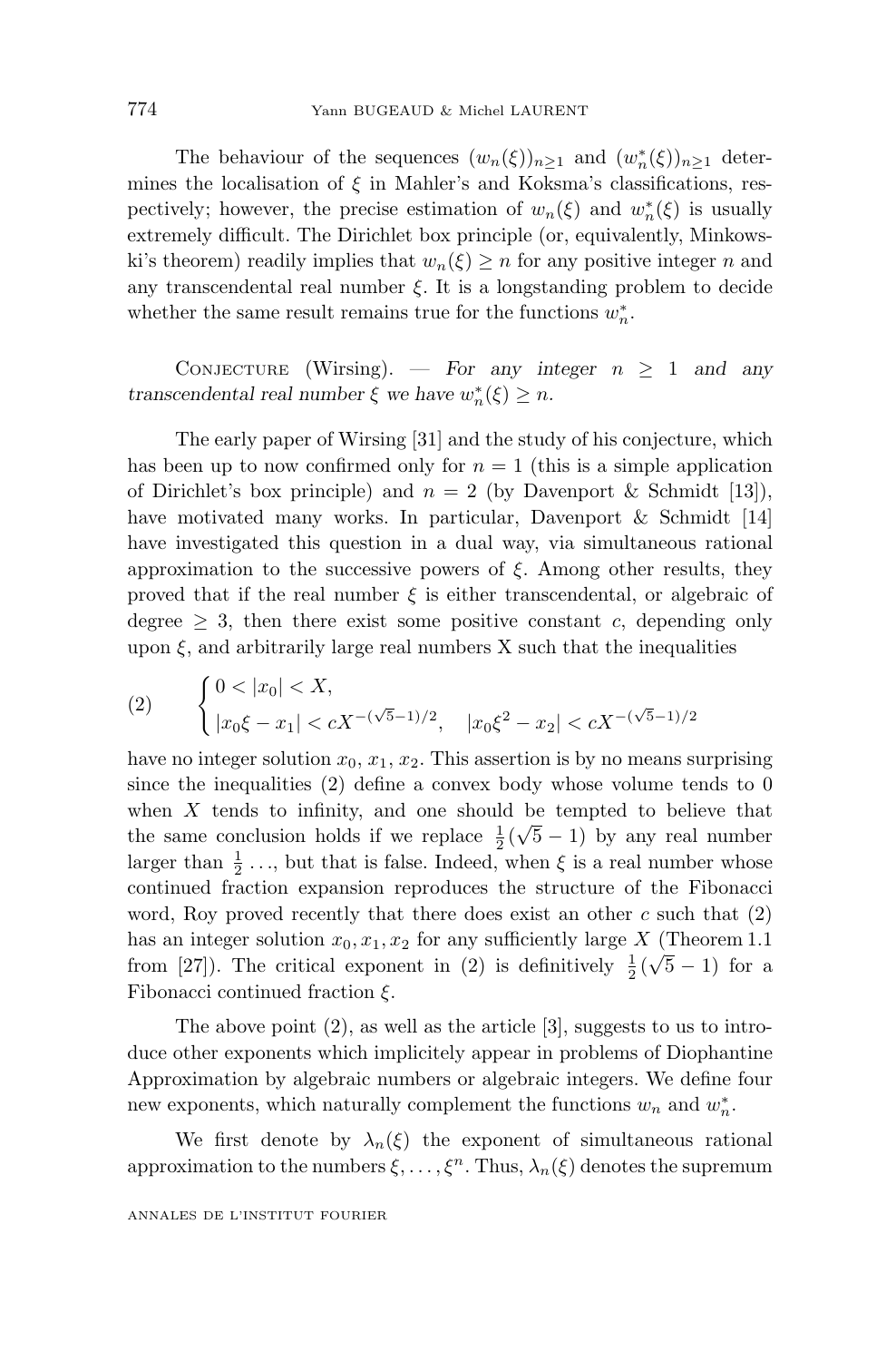of the real numbers  $\lambda$  such that the inequality

$$
\max_{1 \le m \le n} |x_0 \xi^m - x_m| \le |x_0|^{-\lambda}
$$

has infinitely many solutions in integers  $x_0, \ldots, x_n$  with  $x_0 \neq 0$ . It will also be convenient to introduce the inverse

$$
w_n'(\xi) = \frac{1}{\lambda_n(\xi)},
$$

which is equal to *n* for almost all real number  $\xi$  (with respect to the Lebesgue measure). The three exponents  $w_n$ ,  $w_n^*$  and  $\lambda_n$  have the common feature to be defined by the occurrence of infinitely many solutions for some set of Diophantine inequalities. We attach to them three functions defined by a condition of uniform existence of solutions and we decide to indicate this uniformity by the symbol ˆ.

DEFINITION 1.1. — Let  $n \geq 1$  be an integer and let  $\xi$  be a real number. We denote by  $\hat{w}_n(\xi)$  the supremum of the real numbers *w* such that, for any sufficiently large real number  $X$ , the inequalities

$$
0 < |x_n \xi^n + \dots + x_1 \xi + x_0| \le X^{-w}, \quad \max_{0 \le m \le n} |x_m| \le X,
$$

have a solution in integers  $x_0, \ldots, x_n$ . We denote by  $\hat{w}_n^*(\xi)$  the supremum of the real numbers  $w$  such that, for any sufficiently large real number  $X$ of the real numbers *w* such that, for any sufficiently large real number *X*, there exists an algebraic real number *α* with degree at most *n* satisfying

$$
0 < |\xi - \alpha| \le H(\alpha)^{-1} X^{-w} \quad \text{and} \quad H(\alpha) \le X.
$$

We denote by  $\widehat{\lambda}_n(\xi)$  the supremum of the real numbers  $\lambda$  such that, for any sufficiently large real number  $X$ , the inequalities

$$
0 < |x_0| \le X, \qquad \max_{1 \le m \le n} |x_0 \xi^m - x_m| \le X^{-\lambda},
$$

have a solution in integers  $x_0, \ldots, x_n$ . We also set  $\hat{w}'_n(\xi) = 1/\hat{\lambda}_n(\xi)$ .

In Part 2, we establish various relations linking our six exponents. Some of them are reformulations of known results while others are new, as Theorem 2.1 below. The sequel of the article is devoted to the explicit determination of the values of these six exponents in degree  $n = 2$ , when  $\xi$ is a Sturmian continued fraction. Since these values differ from those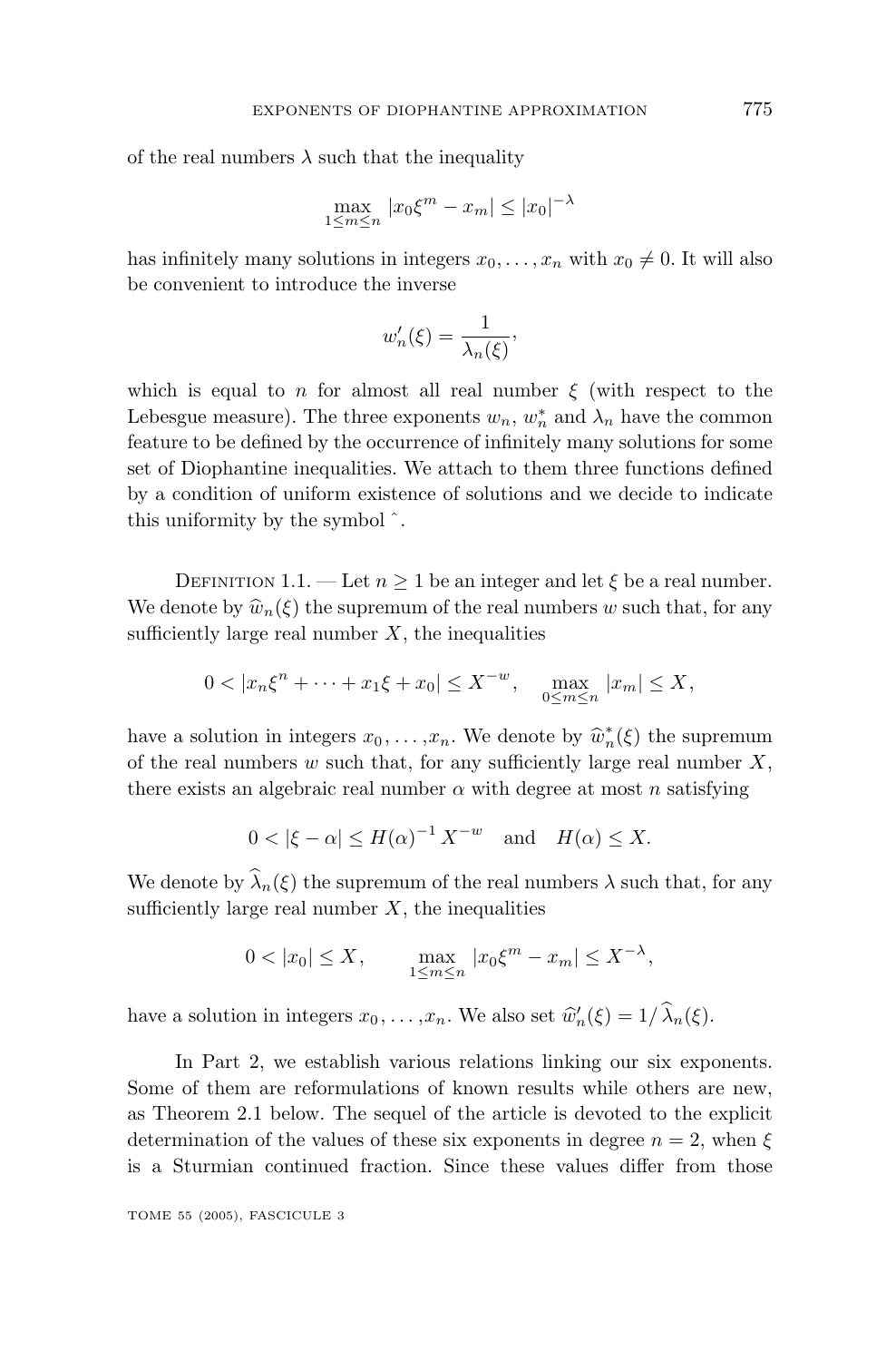obtained for algebraic numbers, we thus obtain a quantitative proof of the transcendence of these Sturmian continued fractions, which completes and precises the original proof in [2], based on the observation that  $w_2^*(\xi) > 2$ for those continued fractions *ξ*. Let us indicate here that the Sturmian words comprise Fibonacci word and that we thus extend some of the results contained in  $[26]$ ,  $[27]$ ,  $[3]$ ; the above point  $(2)$  being an example. The formulas obtained are stated in Part 3, our main result being Theorem 3.1. Its proof, which rests on a study of multiplicative recurrences (Lemma 4.1) and on combinatorial properties of infinite Sturmian words (Lemma 5.3), is detailled in Parts 6 and 7. It extends in a Sturmian frame the ideas developped in [27]. One of the key result is Lemma 6.1, which provides a precise estimate of the height of some quadratic numbers defined by purely periodic continued fractions. Finally, Part 8 is devoted to a discussion on the spectra of the various exponents of approximation that we have just defined.

In a forthcomingwork, we shall combine some of the ideas of the present article with the method developped by Roy [27], [28], [29] in order to construct further examples of real numbers which are badly approximable by algebraic integers with degree  $\leq$  3. We shall further establish a link with questions of inhomogeneous Diophantine Approximation.

#### **2. Properties of the exponents of approximation.**

This section is devoted to an overview of general results on the six functions  $w_n, w_n^*, \lambda_n, \hat{w}_n, \hat{w}_n^*$  and  $\lambda_n$ . Their values are connected by various<br>numerical inequalities. Notice, that, the exponents 'hat', are uniformly numerical inequalities. Notice that the exponents 'hat' are uniformly bounded in term of *n*. The exact determination of the upper bounds is an important problem towards the Wirsing Conjecture or connected topics, such as the approximation by algebraic integers; it is solved only for  $n = 1$  and  $n = 2$ . Let us begin with some easy properties:

PROPOSITION 2.1. — *For any integer*  $n \geq 1$  *and any real number*  $\xi$ *which is not algebraic of degree*  $\leq n$ , *we have* 

$$
n \leq \widehat{w}_n(\xi) \leq w_n(\xi), \qquad \frac{1}{n} \leq \widehat{\lambda}_n(\xi) \leq \min\{1, \lambda_n(\xi)\}
$$

*and*

$$
(3) \quad 1 \leq \widehat{w}_n^*(\xi) \leq \min\{w_n^*(\xi), \widehat{w}_n(\xi)\} \leq \max\{w_n^*(\xi), \widehat{w}_n(\xi)\} \leq w_n(\xi).
$$

*Furthermore, the lower bound*  $\hat{w}_n^*(\xi) \ge 1$  *in* (3) *is best possible.*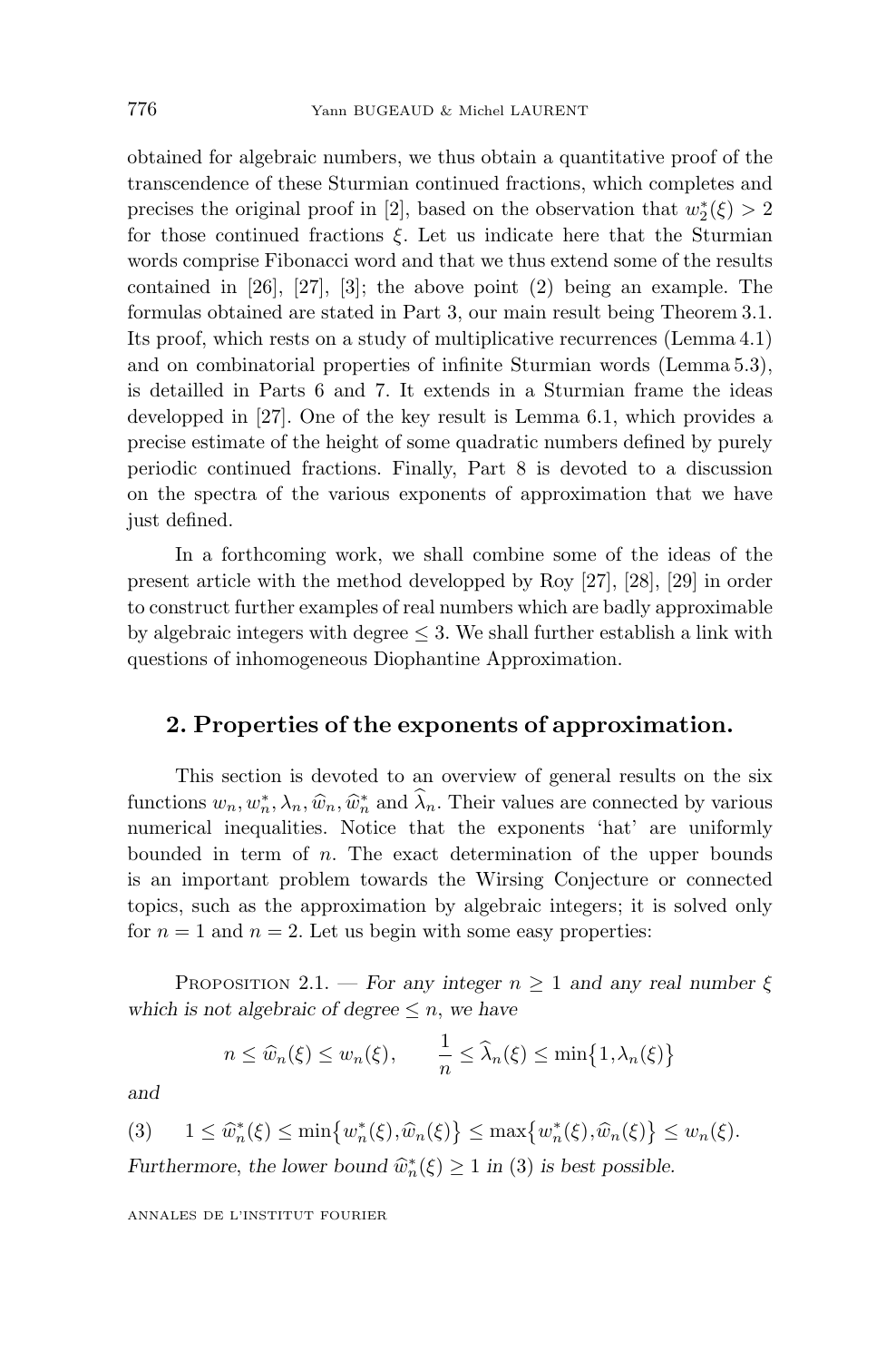*Proof.* — The upper bound  $w_n^*(\xi) \leq w_n(\xi)$  is Proposition 3.2 from [10]. The same argumentation gives also that  $\hat{w}_n^*(\xi) \leq \hat{w}_n(\xi)$ . The upper bounds  $\hat{w}_n(\xi) \leq w_n(\xi) \hat{w}^*(\xi) \leq w^*(\xi)$  and  $\hat{\lambda}(\xi) \leq \lambda(\xi)$  are easy while the lower  $\hat{w}_n(\xi) \leq w_n(\xi), \, \hat{w}_n^*(\xi) \leq w_n^*(\xi)$  and  $\hat{\lambda}_n(\xi) \leq \lambda_n(\xi)$  are easy, while the lower<br>bounds  $\hat{w}_n(\xi) > n$  and  $\hat{\lambda}_n(\xi) > 1/n$  follow from Dirichlet's box principle bounds  $\hat{w}_n(\xi) \geq n$  and  $\hat{\lambda}_n(\xi) \geq 1/n$  follow from Dirichlet's box principle (or, equivalently, Minkowski's theorem). The lower bounds  $\hat{\lambda}_1(\xi) > 1$ ,  $\hat{w}_1(\xi) \geq 1$  and  $\hat{w}_1^*(\xi) \geq 1$  are direct consequences of the usual Dirichlet theorem (see [10] Theorem 1.1) which asserts that for any irrational theorem (see [10], Theorem 1.1) which asserts that for any irrational number  $\xi$  and any  $Q \geq 1$ , there exists a rational  $p/q$ , with  $1 \leq q \leq Q$  and  $0 < |\xi - p/q| < 1/(qQ)$ . Since Dirichlet's box principle cannot be improved with respect to the exponent of *Q* (cf. [15]), it turns out that we have the equalities

$$
\widehat{w}_1(\xi) = \widehat{w}_1^*(\xi) = \widehat{\lambda}_1(\xi) = 1.
$$

Moreover, we obviously have  $\hat{w}_n^*(\xi) \ge \hat{w}_1^*(\xi) = 1$  and  $\lambda_n(\xi) \le \lambda_1(\xi) = 1$ .

Let  $\xi$  be a Liouville number, that is, a real number satisfying  $w_1(\xi) = +\infty$ . Let *n* be a positive integer. It follows from [21] that  $\hat{w}_n^*(\xi) = 1$ , however for sake of completeness we outline a proof of this assertion however, for sake of completeness, we outline a proof of this assertion. There exist arbitrarily large real numbers  $w_0$  and integers  $p$  and  $q$  such that  $|\xi - p/q| = q^{-1-w_0}$ . Let  $\epsilon > 0$  be a real number. Consider the inequation

$$
|\xi - \alpha| \le H(\alpha)^{-1} X^{-1-\epsilon},
$$

where  $X = q^{(1+w_0)/(1+\epsilon)}$ , to be solved in algebraic numbers  $\alpha$ with  $H(\alpha) \leq X$  and degree at most *n*. Observe first that

$$
|\xi - p/q| > H(p/q)^{-1} X^{-1-\epsilon}.
$$

Furthermore, let  $\beta \neq p/q$  be an algebraic number of height at most *X* and degree at most *n*, which satisfies  $|\xi - \beta| \leq H(\beta)^{-1} X^{-1-\epsilon}$ . Using Liouville's inequality (cf. [10], Appendix A), we get  $|\beta - p/q| \gg q^{-n} H(\beta)^{-1}$ , while, by the triangle inequality, we have

$$
|\beta - p/q| \le |\beta - \xi| + |\xi - p/q| \le X^{-1-\epsilon} + q^{-1-w_0} \le 2q^{-1-w_0}.
$$

This shows that  $H(\beta) \gg q^{w_0+1-n}$ , a contradiction to  $H(\beta) \leq X$  when  $w_0$ is sufficiently large. Consequently, we get that  $\hat{w}_n^*(\xi) \leq 1 + \epsilon$ . Since  $\epsilon$  is noting and arbitrarily small, this implies that  $\hat{w}_n^*(\xi) = 1$  as claimed positive and arbitrarily small, this implies that  $\hat{w}_n^*(\xi) = 1$ , as claimed.  $\Box$ 

Wirsing proved the inequality

(4) 
$$
w_n^*(\xi) \ge \frac{w_n(\xi)}{w_n(\xi) - n + 1},
$$

for any integer  $n \geq 1$  and any real number  $\xi$  which is not algebraic of degree at most  $n$ . We can refine  $(4)$  in the following way: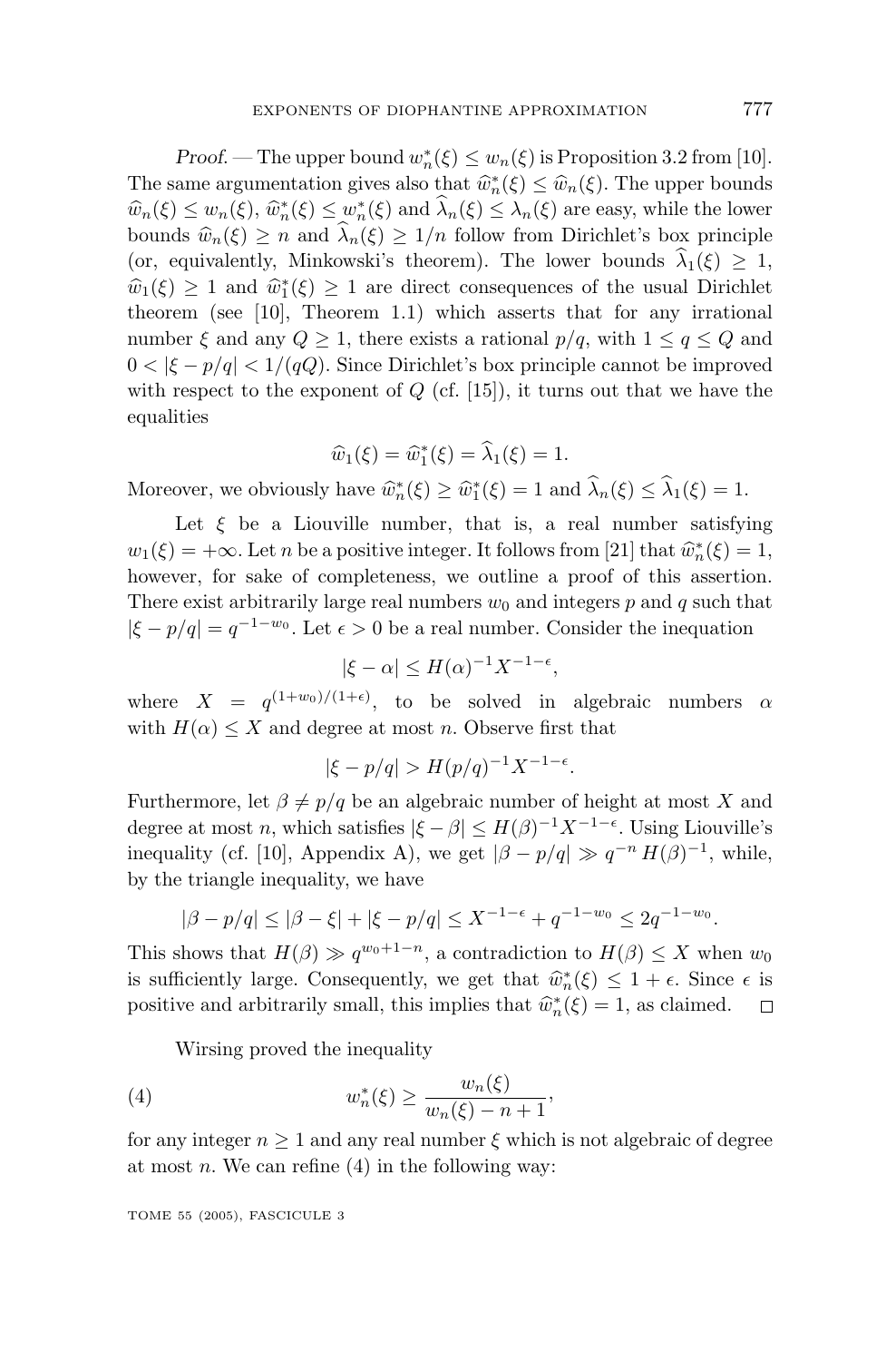THEOREM 2.1. — Let *n* be an integer  $\geq$  1. The lower bounds

(5) 
$$
\widehat{w}_n^*(\xi) \ge \frac{w_n(\xi)}{w_n(\xi) - n + 1},
$$

(6) 
$$
w_n^*(\xi) \ge \frac{\widehat{w}_n(\xi)}{\widehat{w}_n(\xi) - n + 1},
$$

*hold for any real number*  $\xi$  *which is not algebraic of degree*  $\leq n$ *.* 

*Proof*. — We obtain the first inequality by taking again Wirsing's argumentation [31]. Let  $n \geq 2$  be an integer and let  $\xi$  be a real number which is either transcendental, or algebraic of degree  $> n$ . Let  $\epsilon > 0$ and set  $w = w_n(\xi)(1+\epsilon)^2$ . Minkowski's theorem implies that there exist a constant *c* and, for any positive real number *H*, a non zero integer polynomial  $P(X)$  of degree at most *n* such that

$$
(7) \quad |P(\xi)| \le H^{-w}, \quad |P(1)|, \dots, |P(n-1)| \le H, \quad |P(n)| \le cH^{w-n+1}.
$$

The definition of  $w_n(\xi)$  and the first condition of (7) show that  $H(P) \gg H^{1+\epsilon}$ . Consequently,  $P(X)$  has some (necessarily real) root in the neighbourhood of each of the points  $\xi$ , 1,..., *n* − 1. Denoting by  $\alpha$  the closest root to  $\xi$ , we get<sup>(1)</sup>

$$
|\xi - \alpha| \gg \ll \frac{|P(\xi)|}{H(P)} \ll H(P)^{-1} (H^{w-n+1})^{-w/(w-n+1)}
$$

and  $H(P) \ll H^{w-n+1}$ . Since all of this is true for any sufficiently large *H*, we get  $\hat{w}_n^*(\xi) \geq w/(w - n + 1)$ . Selecting now  $\epsilon$  arbitrarily close to 0, we obtain (5) we obtain (5).

Now, we establish (6). Since  $\hat{w}_n(\xi) \geq n$ , there is nothing to prove if  $w_n^*(\xi) \geq n$ . Otherwise, let  $A > 2$  be a real number with  $w_n^*(\xi) < A - 1 < n$ . Thus, we have  $|\xi - \alpha| \ge H(\alpha)^{-A}$  for all algebraic numbers  $\alpha$  of degree  $\leq n$  and sufficiently large height. Taking again the argumentation of [7], reproduced in [10, Section 3.4], this implies that, for any  $\epsilon < (n+1-A)/(A-2)$  and any sufficiently large *H*, there exists an integer polynomial  $P(X)$  with height  $\leq H$  and degree  $\leq n$ satisfying  $|P(\xi)| \leq H^{-n-\epsilon}$ . Consequently, we have  $\hat{w}_n(\xi) \geq n + \epsilon$ , and thus  $\hat{w}_n(\xi) \ge n + (n + 1 - A)/(A - 2)$ . We obtain (6) by letting *A* tend to  $1 + w_n^*(\xi)$ .  $\text{to } 1 + w_n^*(\xi).$ 

<sup>&</sup>lt;sup>(1)</sup> The notation  $F \gg \ll G$  signifies that we simultaneously have  $F \gg G$  and  $F \ll G$ .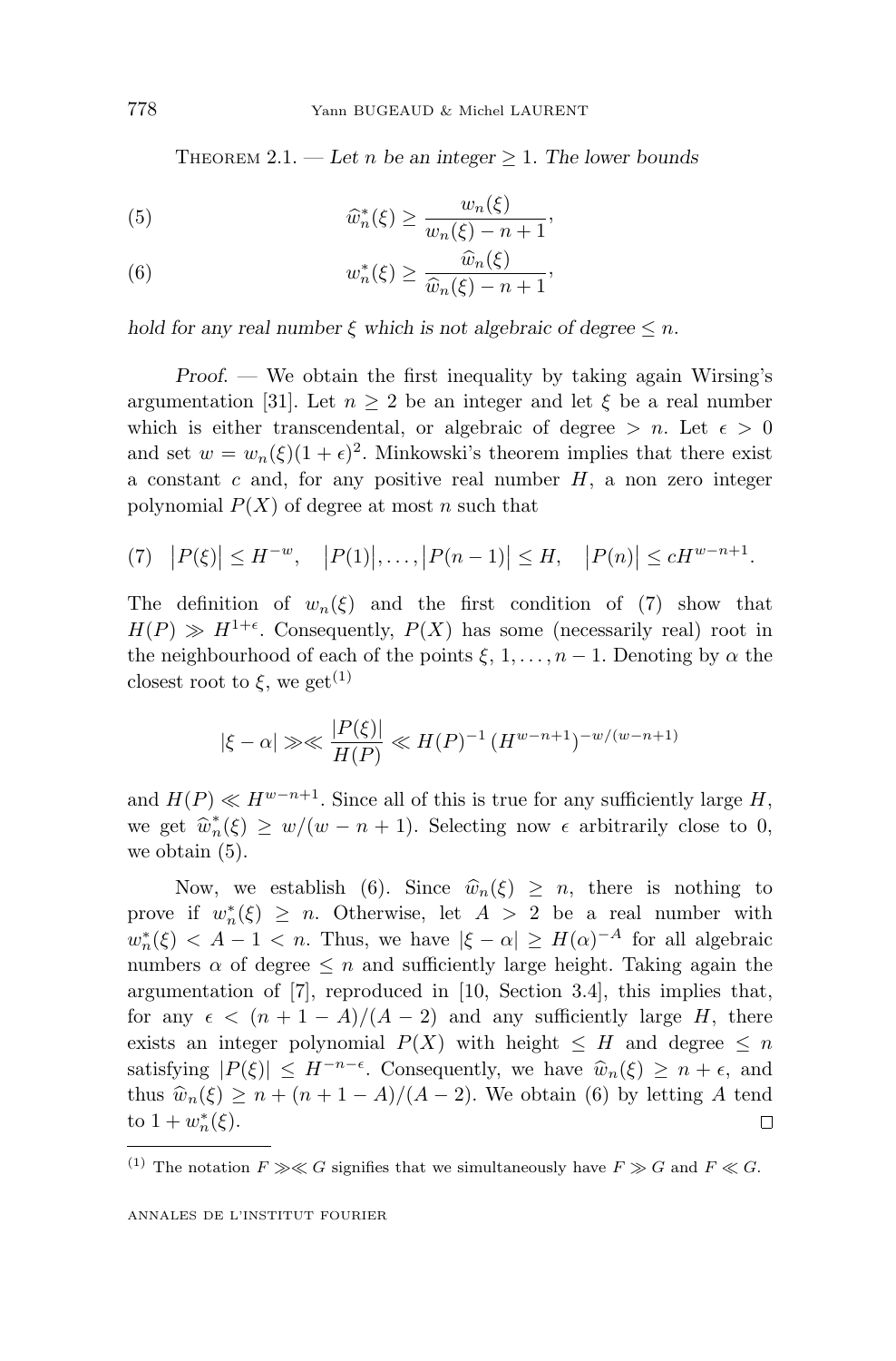Since  $w_n^*(\xi) \ge \hat{w}_n^*(\xi)$  and  $w_n(\xi) \ge \hat{w}_n(\xi)$ , each of the two lower<br>ds from Theorem 2.1 implies the inequality (4) Moreover, the example bounds from Theorem 2.1 implies the inequality (4). Moreover, the example of Liouville numbers  $\xi$ , for which  $\hat{w}_n^*(\xi) = 1$  and  $w_n(\xi) = +\infty$  (see the proof of Proposition 2.1) shows that the estimation (5) is hest possible proof of Proposition 2.1), shows that the estimation (5) is best possible.

We indicate now some transference results linking together the rational simultaneous approximation to  $\xi, \ldots, \xi^n$  and the smallness of the linear form with coefficients *ξ,..., ξn*.

THEOREM 2.2. — Let *n* be an integer  $\geq$  1. We have the estimations

(8) 
$$
\frac{n}{w_n(\xi) - n + 1} \le w'_n(\xi) \le \frac{(n-1)w_n(\xi) + n}{w_n(\xi)} \le n,
$$

(9) 
$$
\frac{n}{\widehat{w}_n(\xi)-n+1} \leq \widehat{w}'_n(\xi) \leq \frac{(n-1)\widehat{w}_n(\xi)+n}{\widehat{w}_n(\xi)} \leq n,
$$

*for any real number*  $\xi$  *which is not algebraic of degree*  $\leq n$ *.* 

*Proof*. — The inequalities (8) follow direcly from Khintchine's transference principle (cf. Theorem B.5 from [10]), whose proof shows in fact that (9) is also true.  $\Box$ 

We know the behaviour of these six functions for almost all real numbers *ξ*, and also their values for algebraic real numbers *ξ*.

THEOREM 2.3. — *For almost all* (*with respect to Lebesgue measure*) *real number ξ and any positive integer n*, *we have*

$$
w_n(\xi) = w_n^*(\xi) = w_n'(\xi) = \hat{w}_n(\xi) = \hat{w}_n'(\xi) = \hat{w}_n^*(\xi) = n.
$$

*Proof.* — A result due to Sprindžuk [30] asserts that  $w_n(\xi)$  is equal to *n* for almost all  $\xi$ . Thanks to Proposition 2.1, to (4) and to Theorem 2.2, we obtain that  $w_n^*(\xi) = \hat{w}_n^*(\xi) = w_n'(\xi) = n$  for almost all  $\xi$ . Besides,<br>Bureaud [8] proved that  $\hat{w}_n(\xi) = n$  (and therefore  $\hat{w}_n'(\xi) = n$  by (9)) Bugeaud [8] proved that  $\hat{w}_n(\xi) = n$  (and therefore  $\hat{w}'_n(\xi) = n$ , by (9)) for almost all  $\xi$ for almost all *ξ*. □

THEOREM 2.4. — Let  $\xi$  be a real algebraic number of degree  $d \geq 2$ *and let n be a positive integer. We have*

$$
w_n(\xi) = w_n^*(\xi) = w_n'(\xi) = \hat{w}_n(\xi) = \hat{w}_n'(\xi) = \hat{w}_n^*(\xi) = \min\{n, d-1\}.
$$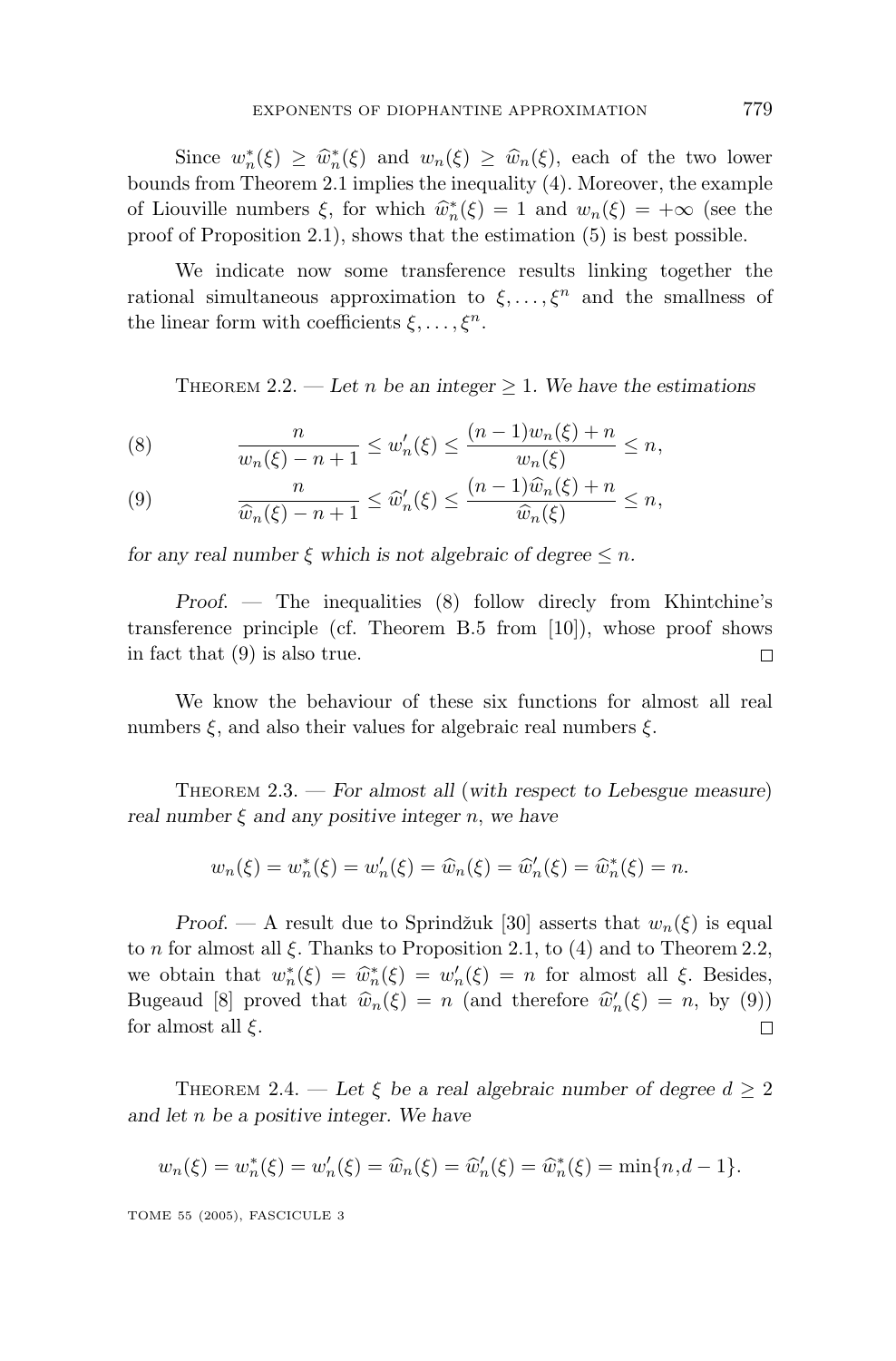*Proof*. — This is a straightforward consequence of Schmidt's Subspace Theorem. We omit the details.  $\Box$ 

Davenport & Schmidt [14] have investigated the approximation to a real number by algebraic integers, using a dual approach which may also be applied to Wirsing's Conjecture. Indeed, they established the inequality  $w_n^*(\xi) \geq \hat{w}_n'(\xi)$  for any positive integer *n* and any real number  $\xi$ , which links up approximation to  $\xi$  by algebraic numbers of degree at most *n* links up approximation to  $\xi$  by algebraic numbers of degree at most *n* with uniform simultaneous rational approximation to  $\xi, \ldots, \xi^n$ . Further explanations can be found in [11] and in [10, Section 3.6].

Some results of [14] have been recently improved by Laurent [22]. For a positive real number *x*, we denote by  $\lceil x \rceil$  the smallest integer  $\geq x$ . The following statement translates the main results of  $[14]$  and of  $[22]$  in terms of exponents:

THEOREM 2.5. — For any integer  $n \geq 1$  and any transcendental real *number ξ*, *we have*

 $w_n^*(\xi) \ge \hat{w}_n'(\xi) \ge \lceil \frac{1}{2}n \rceil$  and  $\hat{w}_n(\xi) \le 2n - 1$ *.* 

Notice that the estimation

$$
w_n^*(\xi) \ge \widehat{w}_n'(\xi) \ge \frac{n}{\widehat{w}_n(\xi) - n + 1},
$$

 $w_n^*(\xi) \ge \widehat{w}'_n(\xi) \ge \frac{n}{\widehat{w}_n(\xi) - n + 1}$ ,<br>which follows from (9) and from Theorem 2.5, is only slightly weaker than the inequality (6).

For  $n = 2$ , recent results of Roy [26], [27] and Arbour & Roy [3] give us the extremal values of the functions  $\hat{w}_2$ ,  $\hat{w}'_2$  and  $\hat{w}_2^*$ .

THEOREM 2.6. — In degree  $n = 2$ , the refined inequalities

$$
\widehat{w}'_2(\xi) \ge \frac{1+\sqrt{5}}{2}, \quad \widehat{w}_2(\xi) \le \frac{3+\sqrt{5}}{2} \quad \text{and} \quad \widehat{w}_2^*(\xi) \le \frac{3+\sqrt{5}}{2}
$$

*hold for any real number ξ which is neither rational*, *nor quadratic. Moreover these inequalities are best possible.*

*Proof*. — The first inequality follows from Theorem 1a from [14]. The second one is the main theorem of [3] and the third follows from the second because  $\hat{w}_2^*(\xi) \leq \hat{w}_2(\xi)$ . The first two are best possible by virtue of Theorems 1.1 and 1.2 from [27] respectively. The optimality of the third Theorems 1.1 and 1.2 from [27], respectively. The optimality of the third one follows from Theorem 8.2 of [27] (indeed, we also need Proposition 8.1 and the estimate  $H(\alpha_k) \sim H(Q_k)$  from line 6 of page 58 of [27]). We omit further details since we will re-prove this result in Theorem 3.1 below.  $\Box$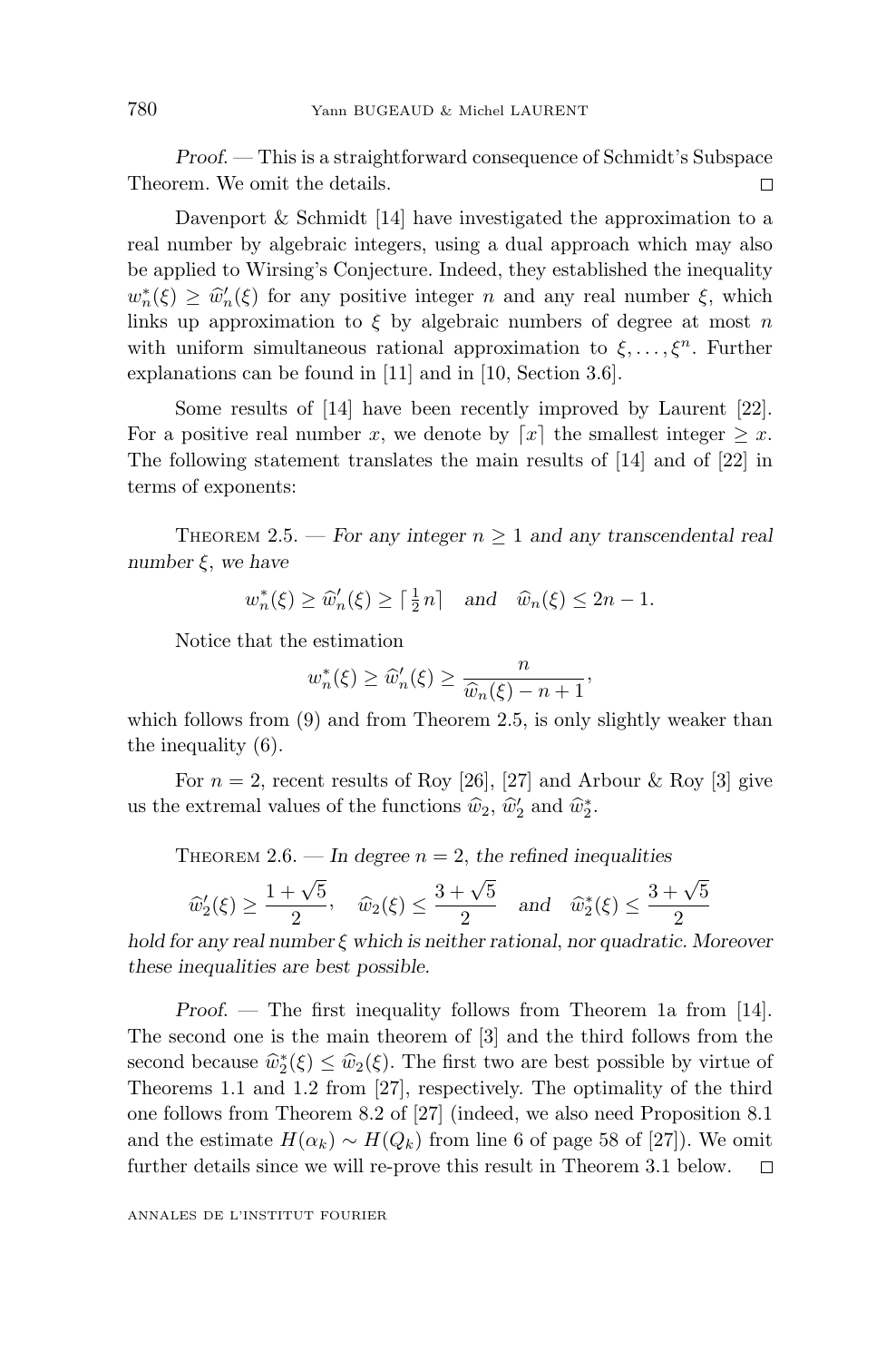In Theorem 2.6, the equalities are reached for instance with the number

$$
\xi = [0; 1, 2, 1, 1, 2, 1, 2, \ldots],
$$

whose sequence of partial quotients reproduces the letters of the Fibonacci word, up to the initial term. This word is an example of Sturmian word which will be considered in Part 3. It corresponds to the special case of a constant sequence  $(s_k)_{k>1}$  equal to one.

#### **3. Sturmian continued fractions.**

Our goal is to construct other examples of real numbers  $\xi$  (necessarily transcendental) for which one can compute the values at  $\xi$  of the six functions  $w_2, \ldots, \hat{w}_2^*$ , all these values being distinct from 2. We show that typical Sturmian continued fractions share this property typical Sturmian continued fractions share this property.

Let  $(s_k)_{k>1}$  be a sequence of integers  $\geq 1$  and let  $\{a, b\}$  be an alphabet with two letters. We denote by  $\{a, b\}^*$  the monoïd of finite words on this alphabet and we define inductively a sequence of words  $(m_k)_{k>0}$  belonging to  ${a,b}^*$  by the formulas

$$
m_0 = b
$$
,  $m_1 = b^{s_1-1}a$  and  $m_{k+1} = m_k^{s_{k+1}} m_{k-1}$   $(k \ge 1)$ .

This sequence converges (for the product of the discrete topologies) in the completion  $\{a, b\}^* \cup \{a, b\}^{\mathbf{N}}$  to the infinite word

$$
m_{\varphi} \colon = \lim_{k \to \infty} m_k = b^{s_1 - 1} a \dots,
$$

which is usually called the *Sturmian characteristic word of angle* (or of 'slope')

$$
\varphi\colon=[0;s_1,s_2,s_3,\ldots]
$$

constructed on the alphabet {*a, b*}.

The characters *a* and *b* will indicate either the letters  $\{a, b\}$  of the alphabet, or distinct positive integers, according to the context. Denote by  $\xi_{\varphi} = [0; m_{\varphi}]$  the real number whose partial quotients are succesively 0, and the letters of the infinite word  $m_\varphi$ , and set

$$
\sigma_{\varphi} = \liminf_{k} [0; s_k, s_{k-1}, \dots, s_1] = \frac{1}{\limsup_{k} [s_k; s_{k-1}, \dots, s_1]}.
$$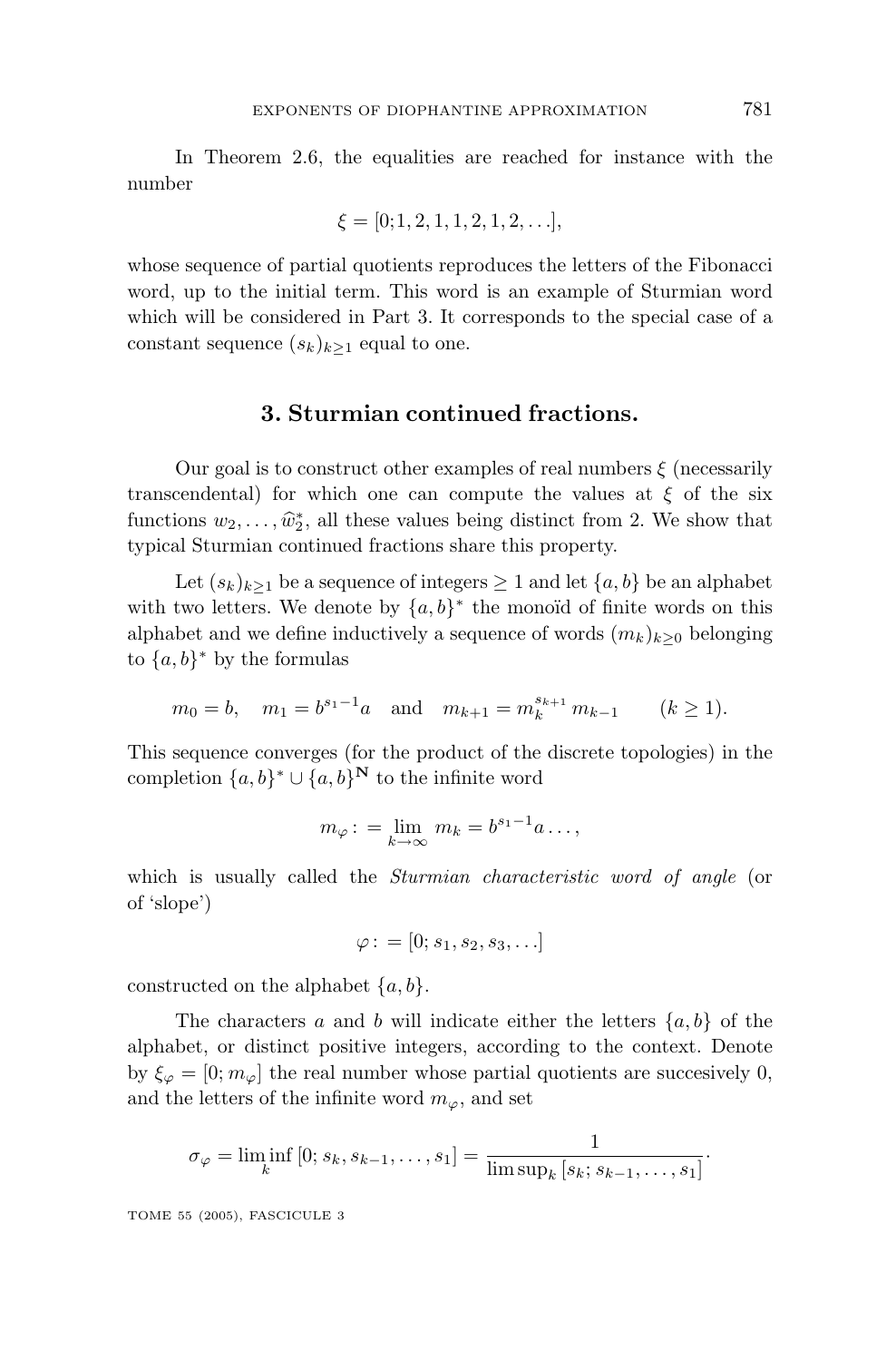In order to shorten the notations, we write  $\sigma$  instead of  $\sigma_{\varphi}$ .<sup>(2)</sup>

The real number  $\xi$  defined after Theorem 2.6 is equal to the number *ξ*( <sup>√</sup>5−1)*/*<sup>2</sup> written on the alphabet {1*,* 2}. The correspondingFibonacci word

$$
m_{(\sqrt{5}-1)/2}=12112121\ldots
$$

satisfies two important properties. Firstly, it contains many initial factors of the shape *uuu* , where *u* is a word and *u* is some prefix of *u*. Since the quadratic real numbers are those whose continued fraction expansion is ultimately periodic, it follows that  $\xi_{(\sqrt{5}-1)/2}$  has a lot of very good quadratic approximations. Secondly, the word *m*( <sup>√</sup>5−1)*/*<sup>2</sup> contains many palindromic prefixes. As was observed by Roy [26], this last property enables us to construct rational simultaneous approximations to  $\xi_{(\sqrt{5}-1)/2}$ and its square. It turns out that similar properties also hold true for more general Sturmian words, as we shall see in Part 5.

Here is our main result.

THEOREM 3.1. — *Let a and b be distinct positive integers. We have*

$$
\lambda_2(\xi_{\varphi}) = 1, \qquad w_2(\xi_{\varphi}) = w_2^*(\xi_{\varphi}) = 1 + \frac{2}{\sigma},
$$
  
\n $\widehat{\lambda}_2(\xi_{\varphi}) = \frac{1 + \sigma}{2 + \sigma} = \frac{1}{2} + \frac{\sigma}{2(2 + \sigma)}$  and  $\widehat{w}_2(\xi_{\varphi}) = \widehat{w}_2^*(\xi_{\varphi}) = 2 + \sigma.$ 

It follows immediately from Theorem 2.4 that  $\xi_{\varphi}$  is a transcendental number. This result was originally established in [2].

The proof of Theorem 3.1 requests several steps. We first have (Lemma 4.1) to control the growth of the denominators of some convergents of  $\xi_{\varphi}$ . Next (Lemma 5.3) we establish combinatorial properties of the word  $m_{\varphi}$ . Part 6 is devoted to the computation of the exponents  $w_2, w_2^*$ ,  $\hat{w}_2$  and  $\hat{w}_2^*$ , while  $\lambda_2$  and  $\lambda_2$  are treated in Part 7.

We briefly indicate two immediate consequences of Theorem 3.1.

COROLLARY 3.1. — *For any positive integer d*, *there exists a real number ξ satisfying*

$$
w_2(\xi) = w_2^*(\xi) = \sqrt{d^2 + 4} + d + 1,
$$
  

$$
\widehat{\lambda}_2(\xi) = \frac{\sqrt{d^2 + 4} + 2 - d}{\sqrt{d^2 + 4} + 4 - d} \text{ and } \widehat{w}_2(\xi) = \widehat{w}_2^*(\xi) = 2 + \frac{\sqrt{d^2 + 4} - d}{2}.
$$

<sup>(2)</sup> It is readily seen that the quantity  $\sigma$  does not depend upon the initial values of the sequence  $(s_k)$ . Thus, in the definition of  $\sigma$ , the use of the reverse continued fraction  $[s_k, \ldots, s_1]$ , ending exactly by  $s_1, s_2, \ldots$ , is purely conventional.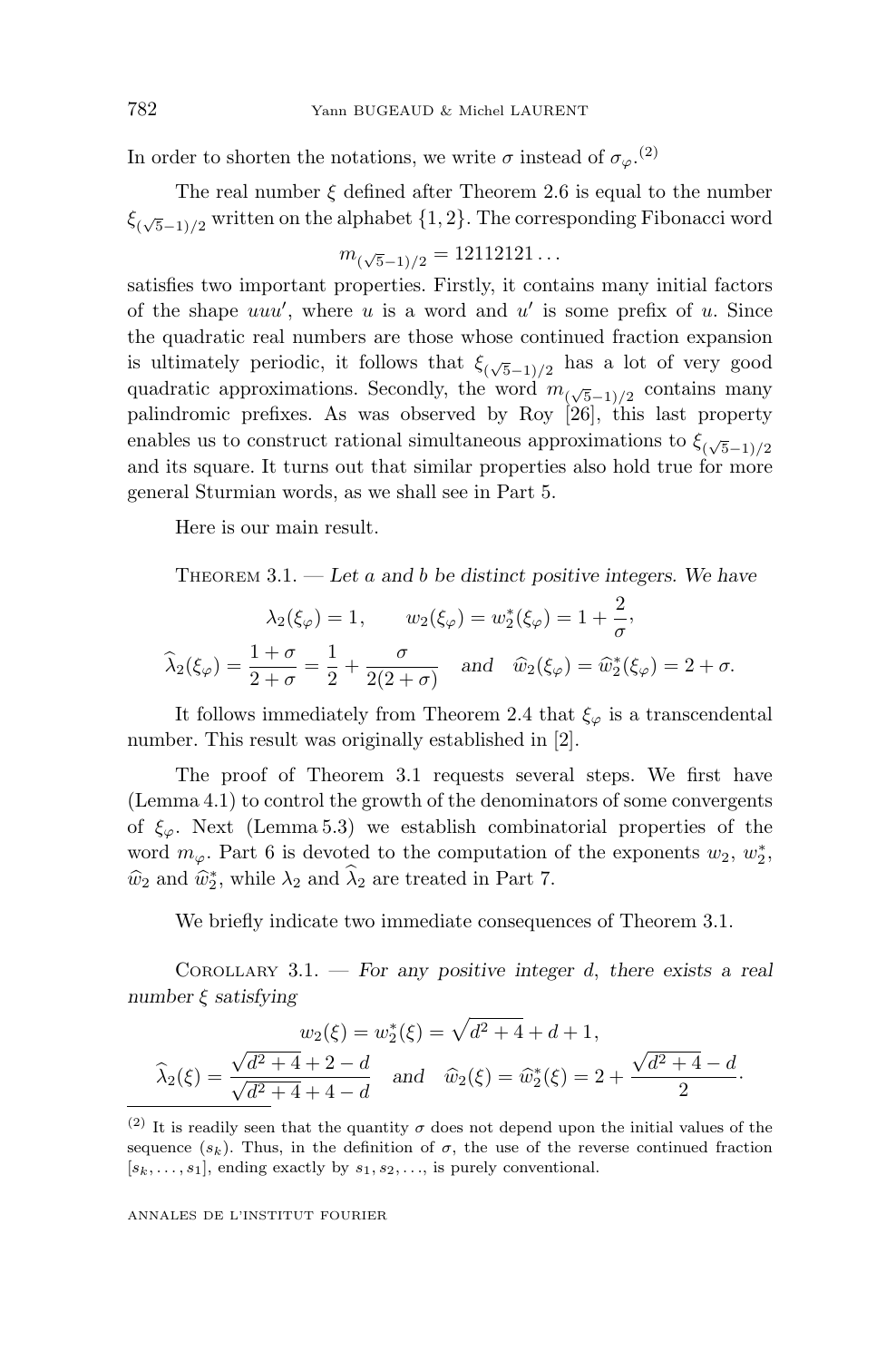*Proof.* — Apply the theorem to the constant sequence  $s_k$  equal to *d*, for which we have  $\sigma = 2/(d + \sqrt{d^2 + 4})$ .  $\Box$ 

Corollary 3.1 gives us an explicit sequence of numbers  $> 2$  (resp.  $> \frac{1}{2}$ ) belonging to the spectrum of the function  $\hat{w}_2$  (resp.  $\hat{\lambda}_2$ ). More results on these spectra are obtained in Part 8. We display here an immediate consequence of Theorem 8.2.

COROLLARY 3.2. — *There exists a continuous set of real numbers ξ satisfying*

$$
\widehat{w}'_2(\xi) < 2
$$
,  $\widehat{w}_2(\xi) > 2$  and  $\widehat{w}_2^*(\xi) > 2$ .

It proceeds from Theorem 2.3 that the set of real numbers *ξ* for which  $\hat{w}_2^*(\xi)$  is larger than 2 has a Lebesgue measure equal to zero. This set<br>is not countable, and it is an interesting problem to compute its Hausdorff is not countable, and it is an interesting problem to compute its Hausdorff dimension.

To conclude this section, let us point out that the quantity  $\sigma^{-1}$ appears further in measures of irrationality of some series associated to Sturmian sequences, as was indicated to us by Boris Adamczewski. Denote by  $(\ell_i)_{i\geq 1}$  the sequence formed by the letters of the word  $m_\varphi$  written on the alphabet  $\{a, b\}$ . If we choose the values  $a = 1$  and  $b = 0$ , the irrationality measure  $w_1(\beta)$  of the number

$$
\beta = \sum_{j \ge 1} \frac{\ell_j}{2^j}
$$

is exactly equal to  $\limsup_k [s_k; s_{k-1}, \ldots, s_1]$ . This result has been establis exactly equal to  $\limsup_k |s_k, s_{k-1}, \dots, s_1|$ . This result has been established by Davison [16] for  $\varphi = \frac{1}{2}(\sqrt{5}-1)$  and by Adams & Davison [1] in the general case (they do not state it, but the result is implicitely contained in their work, as well as in an article of Queffélec  $[24]$ .

#### **4. Multiplicative recursions.**

Let  $(X_n)_{n>0}$  be a sequence of positive real numbers and let  $(s_n)_{n\geq 1}$ be a sequence of positive integers. We suppose that the sequence  $(X_n)_{n\geq 0}$ tends to infinity and that there exists  $c \geq 1$  such that the inequalities

(10) 
$$
c^{-s_{n+1}}X_n^{s_{n+1}}X_{n-1} \le X_{n+1} \le c^{s_{n+1}}X_n^{s_{n+1}}X_{n-1},
$$

hold for any  $n \geq 1$ . The aim of this section is to estimate the growth of the sequence  $(X_n)_{n\geq 0}$ .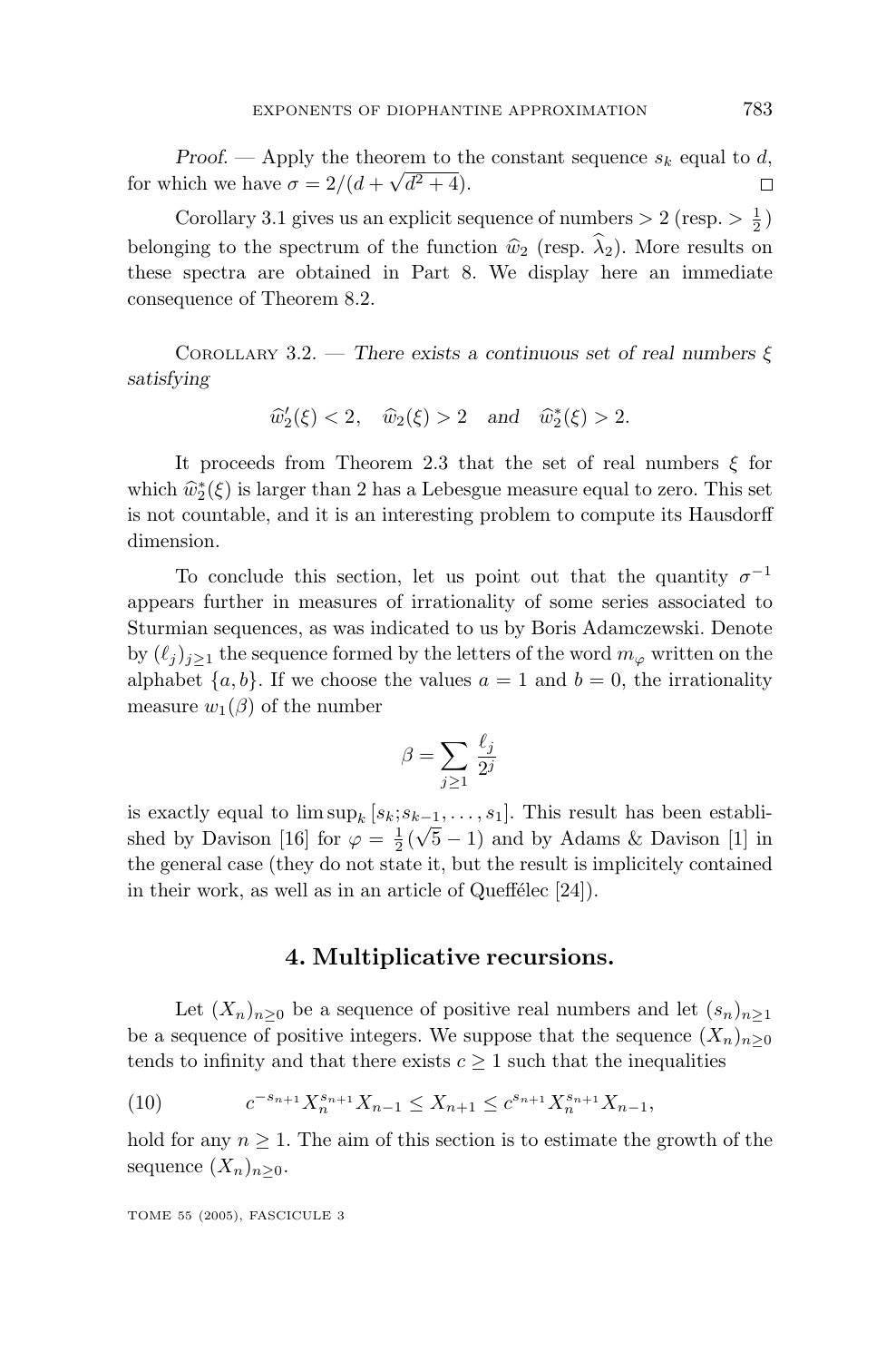LEMMA 4.1. — *For any*  $n \geq 0$ , *define*  $\eta_n$  *by*  $X_{n+1} = X_n^{\eta_n}$ . *Then*, *we have*

$$
\eta_n = [s_{n+1}; s_n, \dots, s_1] (1+o(1))
$$

*when n tends to infinity.*

*Proof.* — Using the right upper bound of  $(10)$ , we obtain successively

$$
X_n \leq c^{s_n} X_{n-1}^{s_n} X_{n-2} \leq c^{s_n s_{n-1} + s_n} X_{n-2}^{s_n s_{n-1} + 1} X_{n-3}^{s_n} \leq \cdots
$$

Here occurs the sequence of integers  $q_k = q_{k,n}$  defined for  $k = -1, \ldots, n$  by

$$
q_{-1} = 0
$$
,  $q_0 = 1$ ,  $q_1 = s_n$ ,  $q_2 = s_n s_{n-1} + 1$ ,...

and satisfying the binary recurrent relation  $q_{k+1} = s_{n-k}q_k + q_{k-1}$ for  $0 \leq k \leq n-1$ . Let us check by induction on  $k = 0, \ldots, n-1$  the upper bound

$$
X_n \le c^{q_k + q_{k-1} - 1} X_{n-k}^{q_k} X_{n-k-1}^{q_{k-1}}.
$$

The estimation is obvious for  $k = 0$ . Suppose that it holds up to the rank k; then (10) gives

$$
X_n \leq c^{q_k + q_{k-1} - 1} \left( c^{s_{n-k}} X_{n-k-1}^{s_{n-k}} X_{n-k-2}^{q_k} \right)^{q_k} X_{n-k-1}^{q_{k-1}}
$$
  
= 
$$
c^{q_{k+1} + q_k - 1} X_{n-k-1}^{q_{k+1}} X_{n-k-2}^{q_k},
$$

from which follows the upper bound at the rank  $k + 1$ . Using the left lower bound from (10), we obtain similarly

$$
X_n \ge c^{-q_k - q_{k-1} + 1} X_{n-k}^{q_k} X_{n-k-1}^{q_{k-1}}.
$$

We shall compare  $X_{n+1}$  with  $X_n$  using both estimations. To that purpose, let us first prove the formula

$$
[s_{n+1}; \ldots, s_{n+1-k}] = \frac{q_{k+1,n+1}}{q_{k,n}},
$$

that is given by the theory of continued fractions. The recurrent relations

$$
q_{j+1,n+1} = s_{n+1-j}q_{j,n+1} + q_{j-1,n+1}
$$
 and 
$$
q_{j,n} = s_{n+1-j}q_{j-1,n} + q_{j-2,n}
$$
,  
are satisfied for  $1 \le j \le n$  and imply the matrix relation

$$
\left(\begin{matrix}q_{k+1,n+1} & q_{k,n+1}\\ q_{k,n} & q_{k-1,n}\end{matrix}\right)=\left(\begin{matrix}s_{n+1} & 1\\ 1 & 0\end{matrix}\right)\cdots\left(\begin{matrix}s_{n+1-k} & 1\\ 1 & 0\end{matrix}\right),
$$

from which follows the expected formula.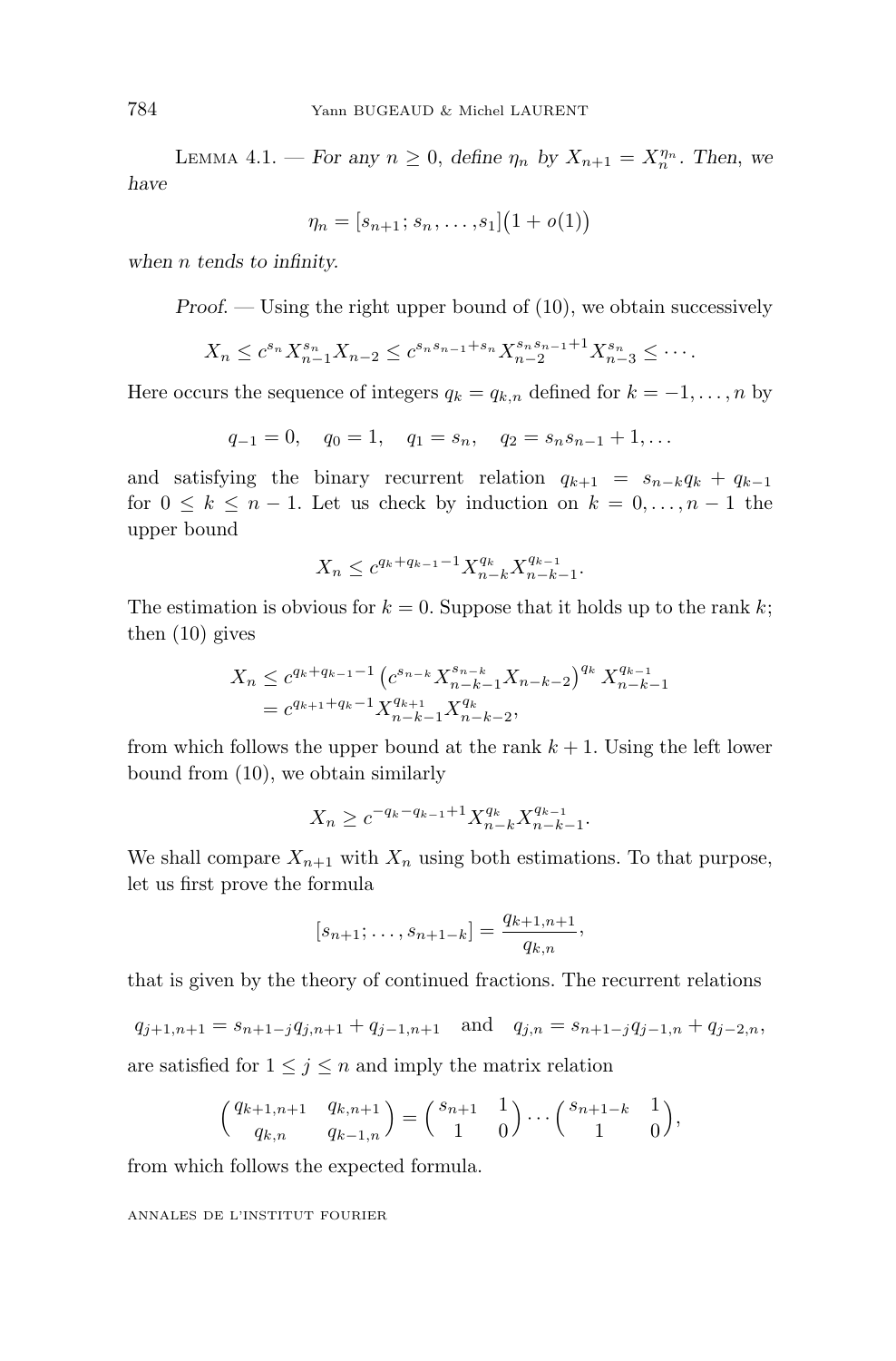We have established the estimations

$$
X_n \ge (c^{-1}X_k)^{q_{n-k,n}} (c^{-1}X_{k-1})^{q_{n-k-1,n}},
$$
  

$$
X_{n+1} \le (cX_k)^{q_{n-k+1,n+1}} (cX_{k-1})^{q_{n-k,n+1}}
$$

for any  $k = 0, \ldots, n$ . Let  $\epsilon$  be a positive real number and let k be a sufficiently large integer such that  $c \le \min\{X_k^{\epsilon}, X_{k-1}^{\epsilon}\}$ . Then, we get

$$
X_{n+1} \leq (c^{-1}X_k)^{\frac{1+\epsilon}{1-\epsilon}q_{n-k+1,n+1}} (c^{-1}X_{k-1})^{\frac{1+\epsilon}{1-\epsilon}q_{n-k,n+1}} \leq X_n^{\frac{1+\epsilon}{1-\epsilon} \max \left\{ \frac{q_{n-k+1,n+1}}{q_{n-k,n}}, \frac{q_{n-k,n+1}}{q_{n-k-1,n}} \right\}}
$$

Since

$$
\frac{q_{n-k+1,n+1}}{q_{n-k,n}} = [s_{n+1}; \dots, s_{k+1}] = [s_{n+1}; \dots, s_1] + o_k(1),
$$
  

$$
\frac{q_{n-k,n+1}}{q_{n-k-1,n}} = [s_{n+1}; \dots, s_{k+2}] = [s_{n+1}; \dots, s_1] + o_k(1)
$$

when *n* tends to infinity, we obtain  $\eta_n \leq [s_{n+1}; \ldots, s_1](1+o(1))$ . The lower bound for  $\eta_n$  is proved in the same way.  $\Box$ 

#### **5. Combinatorial properties of Sturmian words.**

We take again the notation of Part 3, where  $m_{\varphi}$  denotes the limit of the sequence of words  $(m_k)_{k>0}$  defined by

$$
m_0 = b
$$
,  $m_1 = b^{s_1-1}a$  and  $m_{k+1} = m_k^{s_{k+1}}m_{k-1}$ 

for any  $k \geq 1$ . In this Section, we prove two combinatorial properties satisfied by the infinite word  $m_\varphi$ , namely the existence of many (large) initial powers and that of many initial palindromes.

For any word *u* having at least two letters, we denote by *u'* the word *u* deprived of its two last letters. Thus, when  $k \geq 2$ , we write  $m'_{k}$  for the word  $m_k$  deprived of its two last letters  $f_k = ab$  if *k* is even and  $f_k = ba$  if *k* is odd.

We start with a classical result on Sturmian words.

LEMMA 5.1. − *For any integer*  $k \geq 3$ , we have  $m_k m'_{k-1} = m_{k-1} m'_{k}$ *and the word*  $m_{k+2}$  *begins by*  $m_k^{1+s_{k+1}} m'_{k-1} f_k$ *.*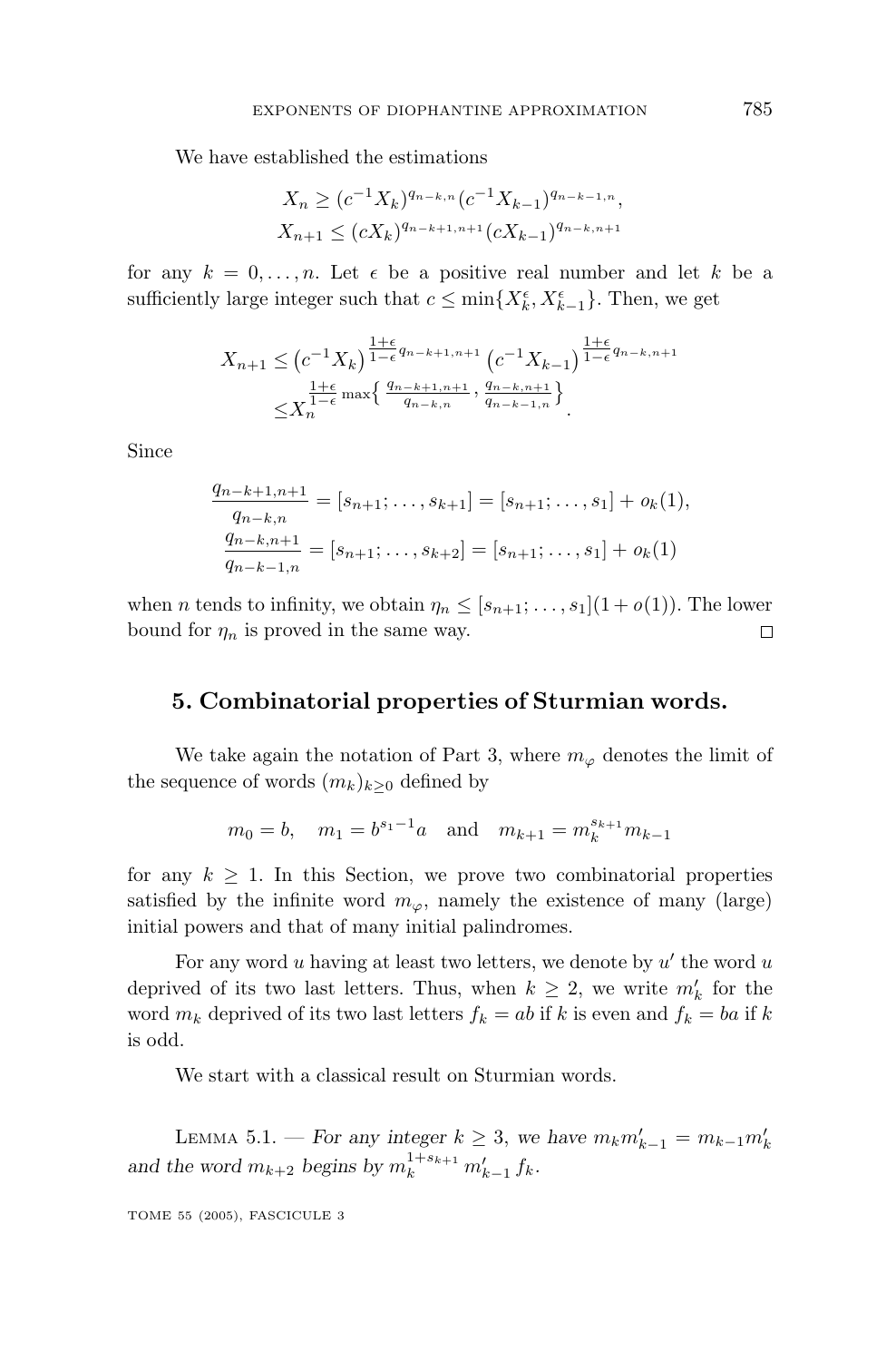*Proof*. — This is Proposition 1 from [2]. The second assertion is proved in this article, but a slightly weaker assertion is stated.  $\Box$ 

LEMMA 5.2. — For any integer  $k \geq 3$ , the two words  $m_{\varphi}$  and  $m_k m_k \dots$ have exactly for common initial part the word  $m_k^{1+s_{k+1}}m'_{k-1}$ .

*Proof.* — It follows from Lemma 5.1 that  $m_k^{1+s_{k+1}} m'_{k-1} f_k$  is a prefix of the word  $m_{\varphi}$ , while the periodic word  $m_k m_k \cdots$  begins with  $m_k^{1+s_{k+1}}m_{k-1} = m_k^{1+s_{k+1}}m'_{k-1}f_{k-1}$ . Since  $(f_{k-1}, f_k) = (ab, ba)$  or  $(ba, ab)$ , the lemma is established.  $\Box$ 

To any word *m* we associate the sequence, ordered by inclusion, of prefixes of this word which are palindromes. The following result describes some subsequence extracted from this sequence in the case of the Sturmian word  $m_{\varphi}$ . It should be interesting to know whether we obtain in this way all palindromic prefixes of the word  $m_\varphi$  up to a finite number of exceptions, which seems to be experimentally the case. By convention, the empty word is viewed as a palindrome.

LEMMA 5.3. — *The sequence of words*

$$
(m_k^tm_{k-1})'
$$
, where  $k \ge 1$  and  $1 \le t \le s_{k+1}$ ,

*and where the indices* (*k,t*) *are lexicographically ordered*, *makes up an increasing sequence of prefixes of the word*  $m_{\varphi}$  which are palindromes.

*Proof*. — It will be convenient to state the relation of commutation  $m_k m'_{k-1} = m_{k-1} m'_k$  of Lemma 5.1 in the equivalent form

$$
(m_k m_{k-1})' = (m_{k-1} m_k)'
$$

which has the advantage to be valid for  $k = 1$  and  $k = 2$ .

We show by induction on the rank of the couples (*k, t*) lexicographically ordered that the prefixes  $(m_k^tm_{k-1})'$  are palindromes. When  $k=1$ and  $t \geq 1$ , or  $k = 2$  and  $t = 1, 2$ , the words

$$
(m_1^t m_0)' = (b^{s_1-1}a)^{t-1}b^{s_1-1},
$$
  
\n
$$
(m_2m_1)' = (b^{s_1-1}a)^{s_2}b^{s_1-1},
$$
  
\n
$$
(m_2^2m_1)' = b^{s_1-1}(ab^{s_1-1})^{s_2-1}ab^{s_1}a(b^{s_1-1}a)^{s_2-1}b^{s_1-1},
$$

are clearly palindromes. Suppose now that the induction hypothesis is ANNALES DE L'INSTITUT FOURIER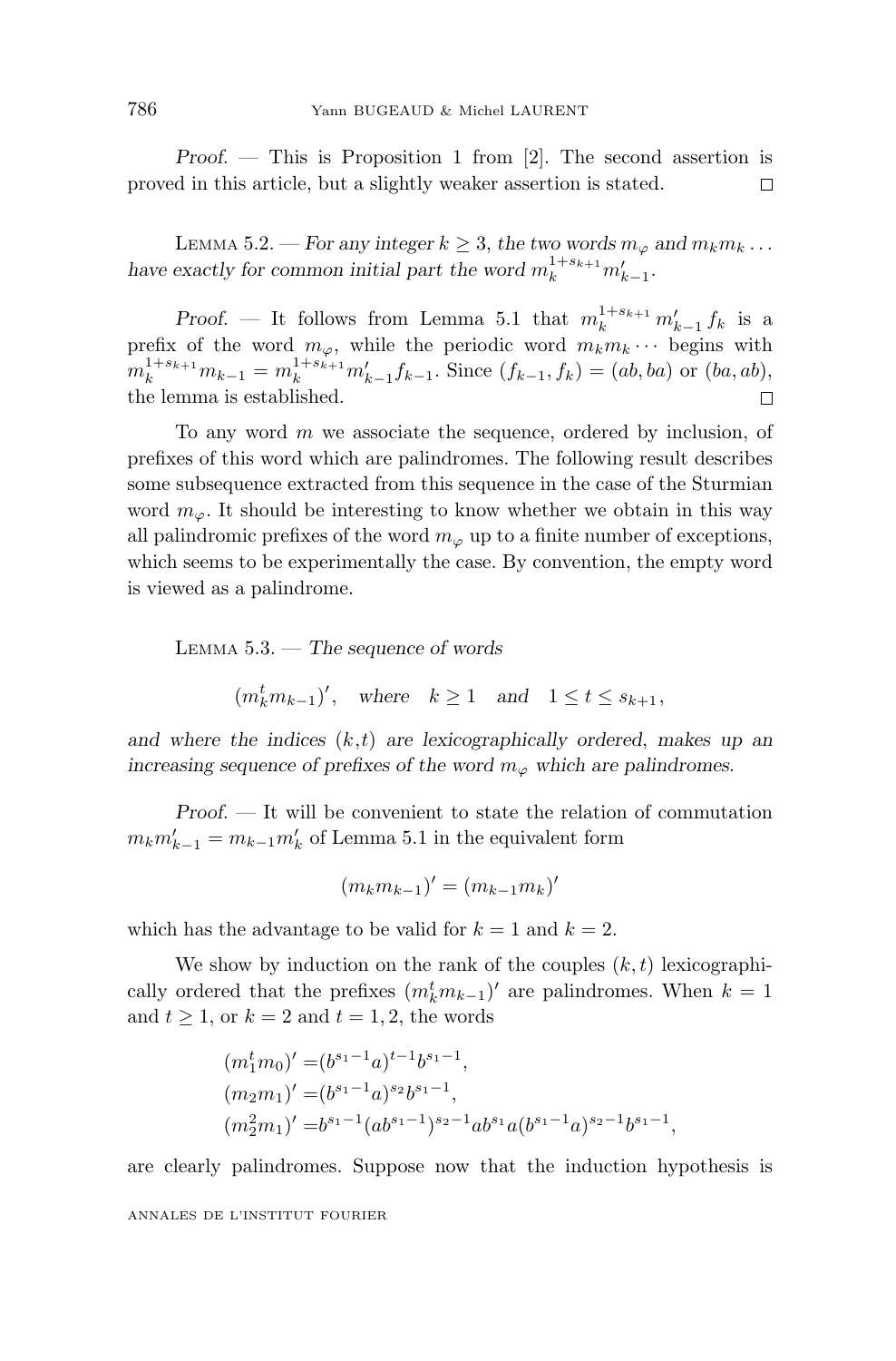satisfied up to the rank  $(k, t)$  with  $(k, t) > (2, 2)$ . In order to show that

$$
(m_k^{t+1} m_{k-1})' = m_k^t (m_k m_{k-1})
$$

 $\prime$ 

is a palindrome, let us write

$$
m_k^t (m_k m_{k-1})' = (m_{k-1}^{s_k} m_{k-2})' f_k m_k^{t-1} m_{k-1}^{s_k} (m_{k-2} m_{k-1})'
$$
  
=  $(m_{k-1}^{s_k} m_{k-2})' f_k (m_k^{t-1} m_{k-1})' f_{k-1} m_{k-1}^{s_k-1} (m_{k-1} m_{k-2})'$   
=  $(m_{k-1}^{s_k} m_{k-2})' f_k (m_k^{t-1} m_{k-1})' f_{k-1} (m_{k-1}^{s_k} m_{k-2})'.$ 

Thanks to the induction hypothesis, the words  $(m_{k-1}^{s_k}m_{k-2})'$  and  $(m_k^{t-1}m_{k-1})'$  are palindromes, and  $f_{k-1}$  is the mirror of  $f_k$ . We deduce that the word  $(m_k^{t+1}m_{k-1})'$  is also a palindrome.

When  $t = s_{k+1}$ , the successor of  $(m_k^t m_{k-1})' = m'_{k+1}$  is  $m_{k+1} m'_k =$  $m'_{k+1} f_{k+1} m'_{k}$ . The mirror of this last word is then

$$
m'_{k} f_{k} m'_{k+1} = m_{k} m'_{k+1} = m_{k+1} m'_{k},
$$

since the words  $m'_{k+1}$  are  $m'_{k}$  are palindromes, again by the induction hypothesis.  $\Box$ 

# **6.** The exponents  $w_2, w_2^*, \widehat{w}_2$  and  $\widehat{w}_2^*.$

We keep the notations of Part 5 and denote by  $\alpha_k$  the quadratic number whose continued fraction expansion is purely periodic with period *mk*:

$$
\alpha_k=[0;m_k,m_k,\ldots].
$$

Let  $M_k$  and  $M'_k$  be the 2 × 2 matrices associated to the words  $m_k$  and  $m'_k$ by the rule

$$
M = \prod_{i=1}^{q} \begin{pmatrix} \ell_i & 1\\ 1 & 0 \end{pmatrix}
$$

if the word *m* is written  $\ell_1 \cdots \ell_q$  with letters  $\ell_i \in \{a, b\}$ . Recall that *a* and *b* indicate at the same time letters and distinct positive integers. Any multiplicative identity on words translates into the same identity between matrices *M*. In particular, the recurrence relation  $m_{k+1} = m_k^{s_{k+1}} m_{k-1}$ implies that

$$
M_{k+1} = M_k^{s_{k+1}} M_{k-1}.
$$

Let M be the set of integer matrices of the form  $\begin{pmatrix} a & b \\ c & c \end{pmatrix}$  with  $a \ge \max\{b, c\}$ and  $\min\{b, c\} \geq d \geq 0$ . We easily check that M is stable by the multiplication of matrices and we observe that it contains all the matrices *Mk*.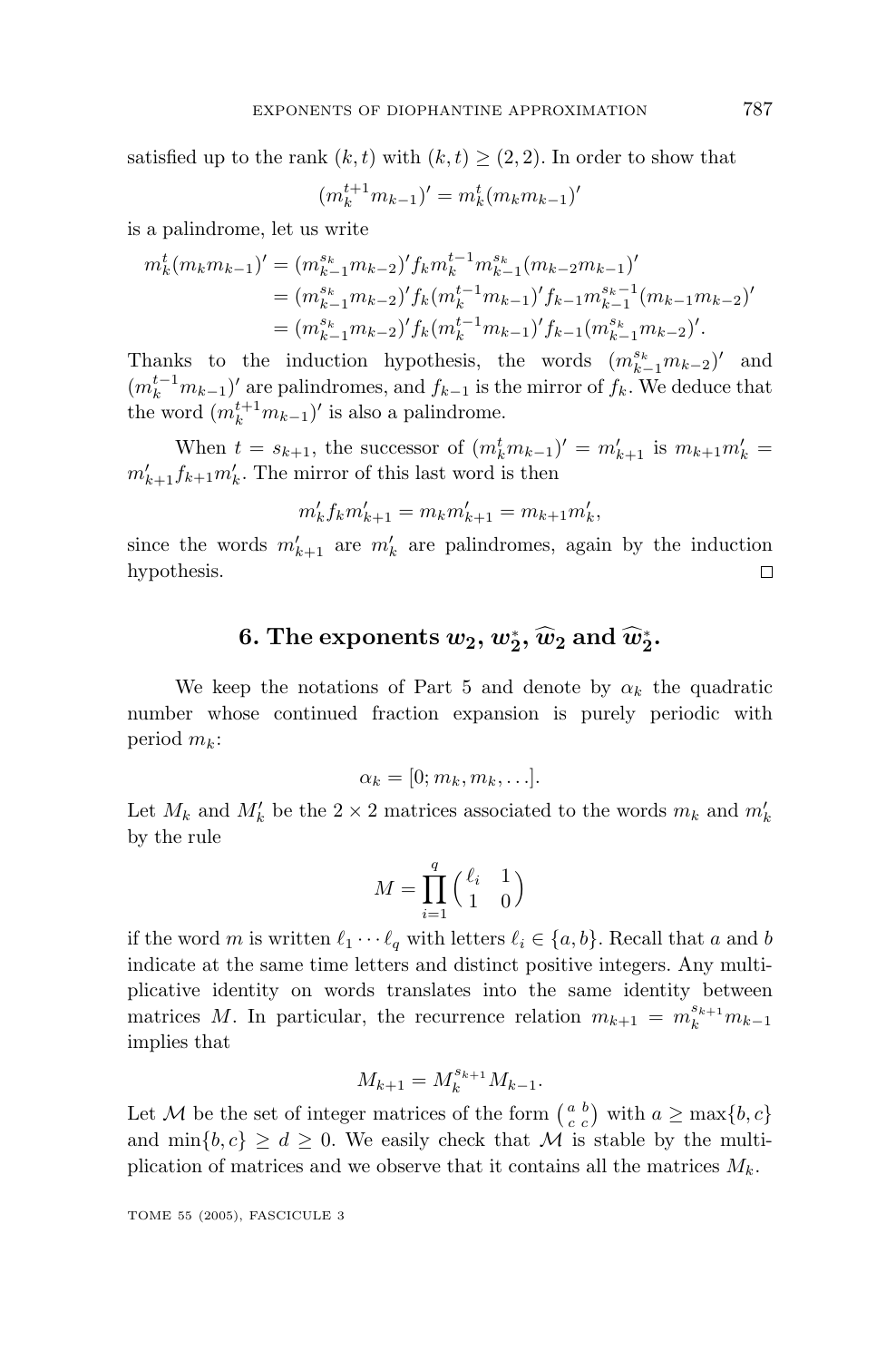If *M* is any matrix with integer coefficients, we denote by  $H(M)$ its height, that is, the maximum of the absolute values of its coefficients. Let *M* and *M'* be  $2 \times 2$  matrices lying in *M*. Then, the height of their product *MM'* clearly satisfies the relation of quasi-multiplicativity

(11) 
$$
H(M)H(M') \le H(MM') \le 2H(M)H(M').
$$

Let  $X_k = H(M_k)$  denote the height of the matrix  $M_k$ . By iterated application of the inequalities  $(11)$ , we see that the hypothesis  $(10)$  from Part 4 is satisfied here with  $c = 2$ . Moreover, the sequence  $X_k$  tends to infinity since the coefficients of  $M_k$  are numerators and denominators of distinct convergents of  $\xi_{\varphi}$ . In fact, it is easily seen that the sequence  $X_k$ increases at least as fast as a double exponential in *k*, but we shall not need this point. Consequently, Lemma 4.1 can be applied to the sequence  $X_k$ .

In the sequel, we write  $F \gg G$  to signify that there exists a positive real number  $\kappa$  depending only on  $a, b$  and on the sequence  $s_k$ , such that we have  $F(*) \geq \kappa G(*)$  for all the values of the data  $*$  considered in some statement. The notation  $F \gg \ll G$  signifies naturally that we simultaneously have  $F \gg G$  and  $F \ll G$ .

The following lemma shows that the height of the quadratic number  $\alpha_k$ has the same magnitude as *Xk*.

LEMMA 6.1. — We have  $H(\alpha_k) \gg \ll X_k$ . Moreover, the leading *coefficient of the minimal polynomial*  $P_{\alpha_k}$  *of*  $\alpha_k$  *over* **Z** *is*  $\gg X_k$  *and the conjugate*  $\alpha'_k$  *of*  $\alpha_k$  *satisfies*  $|\alpha'_k - \alpha_k| \gg 1$ *.* 

*Proof.* — The number  $1/\alpha_k$  is a fixed point of the homography associated to the matrix  $M_k$ . The upper bound  $H(\alpha_k) \ll X_k$  is then obvious. The lower bound  $H(\alpha_k) \gg X_k$  needs more elaborate arguments. Notice that  $M_k = M'_k F_k$  with

$$
F_k = \begin{pmatrix} a & 1 \\ 1 & 0 \end{pmatrix} \begin{pmatrix} b & 1 \\ 1 & 0 \end{pmatrix} = \begin{pmatrix} ab+1 & a \\ b & 1 \end{pmatrix}
$$
 or  

$$
F_k = \begin{pmatrix} b & 1 \\ 1 & 0 \end{pmatrix} \begin{pmatrix} a & 1 \\ 1 & 0 \end{pmatrix} = \begin{pmatrix} ab+1 & b \\ a & 1 \end{pmatrix},
$$

according to the parity of *k*. Set  $F_k = \begin{pmatrix} f_0 & f_1 \\ f_2 & f_2 \end{pmatrix}$  and observe that the matrix  $M'_k = \begin{pmatrix} x_0 & x_1 \\ x_1 & x_1 \end{pmatrix}$  is symmetric, since  $m'_k$  is a palindrome. The quadratic number  $\alpha_k$  is then a root of the trinomial

$$
(f_1x_0 + f_3x_1)T^2 + (f_0x_0 + (f_2 - f_1)x_1 - f_3x_2)T - f_0x_1 - f_2x_2.
$$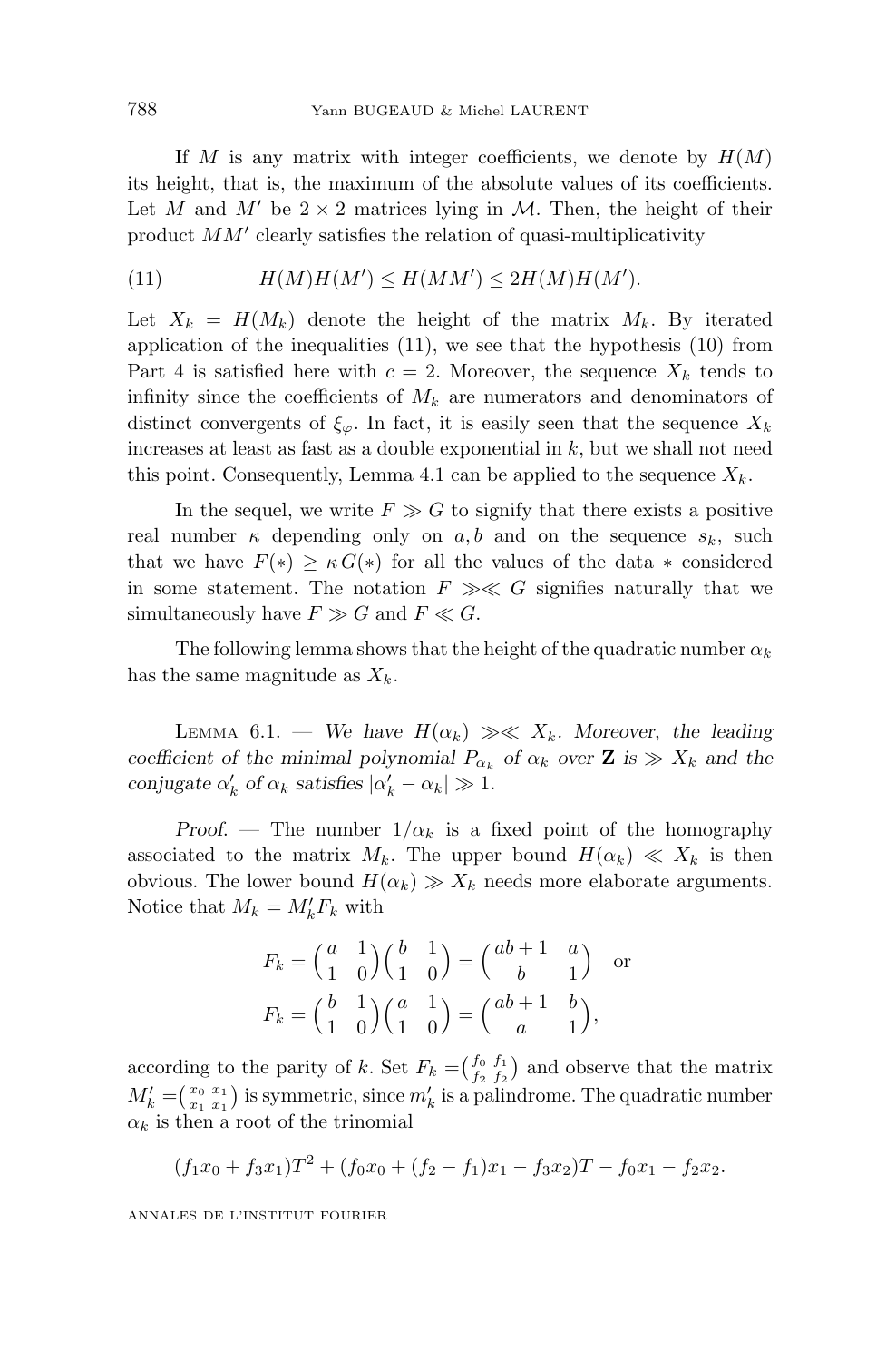The coefficients of the three linear forms in  $x_0, x_1, x_2$  defined by the three coefficients of the above trinomial form a matrix whose determinant

$$
(f_2 - f_1)(f_0f_3 - f_1f_2) = \pm (a - b)
$$

is non zero, because *a* and *b* are distinct. Since the integers  $x_0, x_1, x_2$  are relatively prime, the gcd of the coefficients of this trinomial is bounded. It follows that the leading coefficient of the polynomial  $P_{\alpha_k}(X)$  is obtained by dividing  $f_1x_0 + f_3x_1$  (which is  $\gg X_k$ ) by this gcd and that

$$
H(\alpha_k) \gg H(M'_k) \gg H(M_k) = X_k.
$$

Notice finally that the discriminant of the trinomial is

$$
\geq (f_1x_0 + f_3x_1)(f_0x_1 + f_3x_1) \gg X_k^2,
$$

since the coefficients of the matrices  $M'_k$  and  $F_k$  are all  $\geq 0$ . It follows that  $| \alpha'_k - \alpha_k | \gg 1$ . An other way to prove this result rests on the observation that the continued fraction expansion of  $1/\alpha_k$  is purely periodic and therefore, by a classical result of Galois (cf. for example [25], Theorem 3, p. 45), its conjugate belongs to the interval [0*,* 1].  $\Box$ 

We deduce now from Lemmas 5.2 and 6.1 the exact values of  $w_2(\xi_\varphi)$ and of  $w_2^*(\xi_\varphi)$ .

COROLLARY 6.1. We have 
$$
w_2(\xi_\varphi) = w_2^*(\xi_\varphi) = 1 + \frac{2}{\sigma}
$$
.

*Proof.* — It follows from Lemma 5.2 that the words *m* and  $m_k m_k \cdots$ have  $m_k^{1+s_{k+1}}m'_{k-1}$  as a common prefix. Thus the partial quotients of the numbers  $\xi_{\varphi}$  and  $\alpha_k$  coincide first with 0, next with the letters of the word  $m_k^{1+s_{k+1}}m'_{k-1} = m_k m'_{k+1}$ , and differ just after. Let *N* be the number of letters of the word  $m_k m'_{k+1}$ , and let

$$
\frac{p_0}{q_0}=0, \quad \frac{p_1}{q_1},\ldots,\frac{p_N}{q_N},
$$

be the  $N+1$  first convergents which are common to both real numbers  $\xi_{\varphi}$ and  $\alpha_k$ . Then, the theory of continued fractions shows us that

$$
M_k M'_{k+1} = \begin{pmatrix} q_N & q_{N-1} \\ p_N & p_{N-1} \end{pmatrix},
$$

and that we have the estimate

$$
\frac{1}{q_N^2} \ll |\xi_{\varphi} - \alpha_k| \le \frac{1}{q_N^2},
$$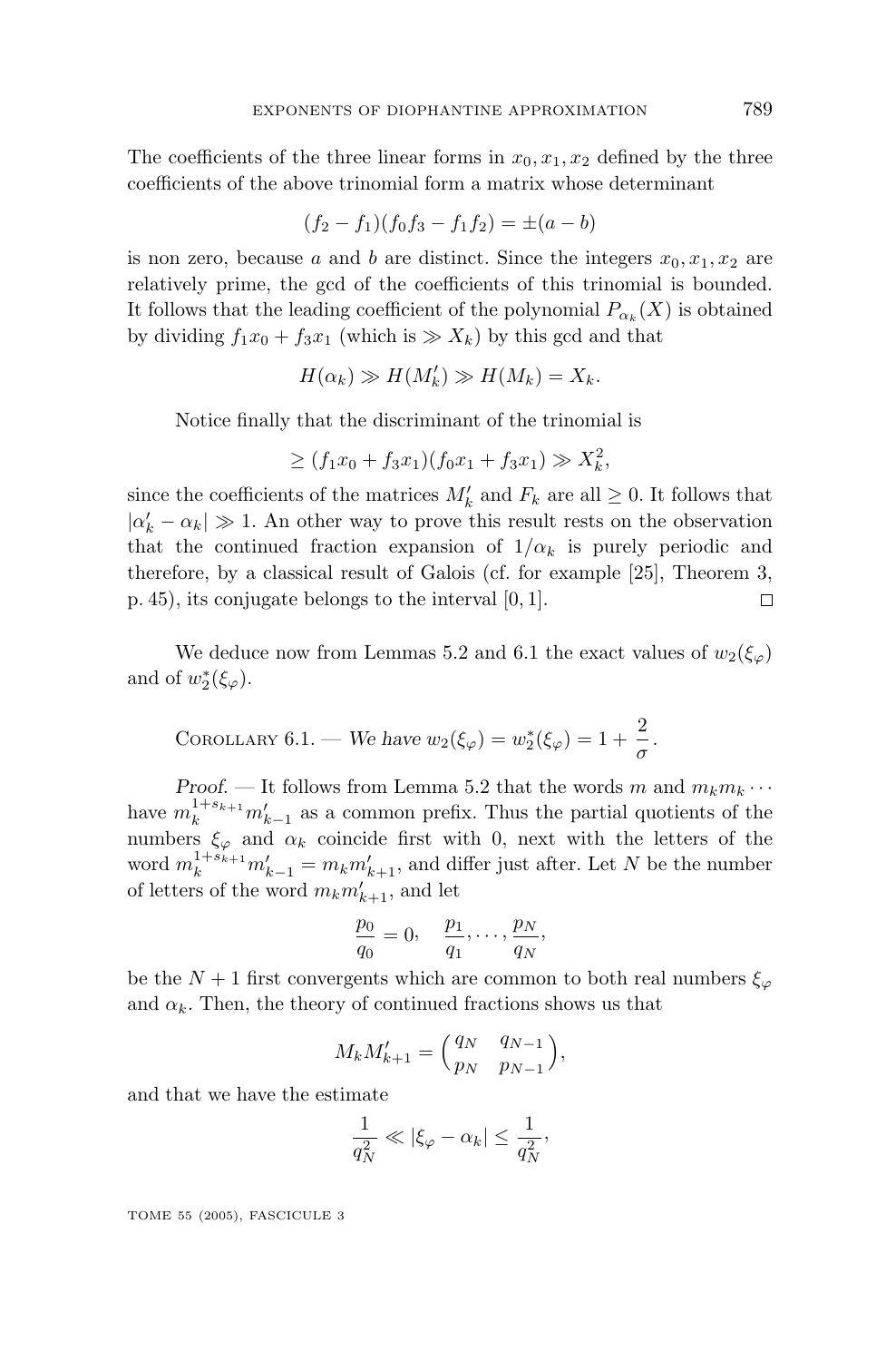the lower bound coming from the fact that the partial quotients of the numbers  $\xi_{\varphi}$  and  $\alpha_k$  are bounded, since they are equal to *a* or to *b*. Thanks to Lemmas 4.1 and 6.1, we thus obtain the inequalities

(12) 
$$
|\xi_{\varphi} - \alpha_k| \gg \ll H(M_k M_{k+1}')^{-2} \gg \ll (X_k X_{k+1})^{-2} \gg \ll H(\alpha_k)^{-2-2\eta_k}
$$
,

from which follows the lower bound  $w_2^*(\xi_{\varphi}) \geq 1+2/\sigma$ . In particular, we have  $w_2^*(\xi_{\varphi}) = +\infty$  whenever the sequence  $(s_k)_{k \geq 1}$  is unbounded. If this sequence is bounded, we proceed in the following way to get an upper bound for  $w_2^*(\xi_\varphi)$ .

Let  $\alpha$  be a real algebraic number of degree  $\leq 2$ . Let  $k$  be the integer defined by the inequalities

$$
H(\alpha_{k-1}) \le H(\alpha) < H(\alpha_k).
$$

Liouville's inequality (cf. [10], Appendix A) gives the lower bound

$$
|\alpha_k - \alpha| \gg H(\alpha)^{-2} H(\alpha_k)^{-2} \gg H(\alpha_k)^{-4},
$$

while (12) implies that

$$
|\xi_{\varphi} - \alpha_k| \ll H(\alpha_k)^{-2-2\eta_k} \ll H(\alpha_k)^{-4-\epsilon}
$$

for some positive real number  $\epsilon$  depending on the maximal value of the  $s_k$ . Then, we deduce from the triangle inequality that

$$
|\xi_{\varphi} - \alpha| \ge |\alpha_k - \alpha| - |\xi_{\varphi} - \alpha_k| \gg H(\alpha)^{-2} H(\alpha_k)^{-2} \gg H(\alpha)^{-2-2\eta_{k-1}},
$$

which implies that  $w_2^*(\xi_\varphi) \leq 1 + 2/\sigma$ .

In order to show that  $w_2(\xi_\varphi)=1+2/\sigma$ , one proceeds in a similar way, evaluating any integer polynomial  $P(X)$  of degree  $\leq 2$  at the point  $\alpha_k$ , where the index *k* is defined by  $H(\alpha_{k-1}) \leq H(P) < H(\alpha_k)$ . The details are left to the reader.  $\Box$ 

The quadratic approximations furnished by Lemma 6.1 are sufficiently dense to determine exactly the values of the exponents  $\hat{w}_2(\xi_{\varphi})$  and  $\hat{w}_2^*(\xi_{\varphi})$ .

COROLLARY 6.2. We have 
$$
\hat{w}_2(\xi_{\varphi}) = \hat{w}_2^*(\xi_{\varphi}) = 2 + \sigma
$$
.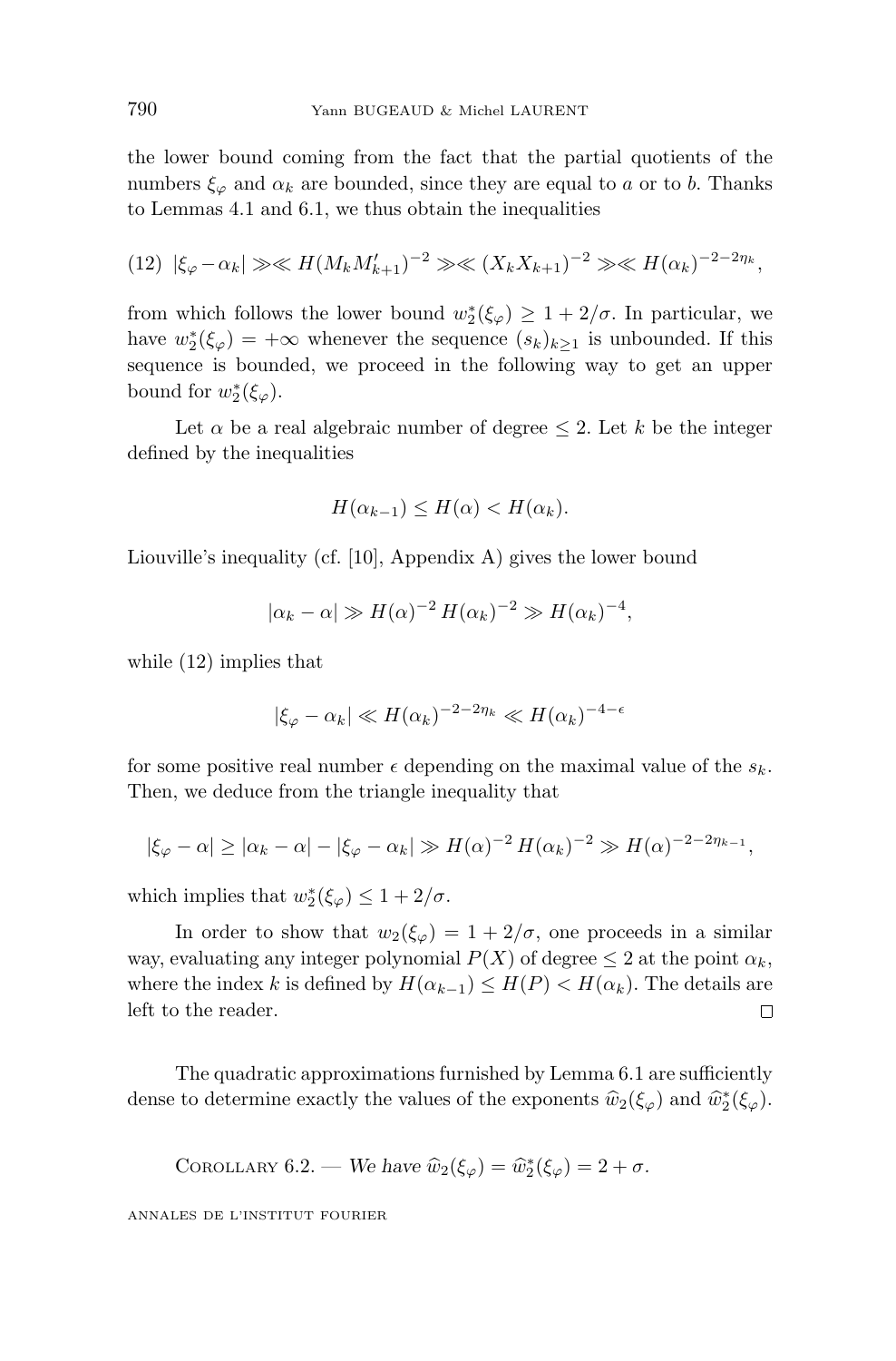*Proof*. — Lemma 4.1, together with (12) rewritten in the form

(13) 
$$
|\xi_{\varphi} - \alpha_k| \gg \ll (X_k X_{k+1})^{-2} \gg \ll H(\alpha_k)^{-1} H(\alpha_{k+1})^{-(2+1/\eta_k)},
$$

implies the lower bound

$$
\widehat{w}_2^*(\xi_{\varphi}) \ge 2 + \liminf_k ([0; s_k, s_{k-1}, \dots, s_1]) = 2 + \sigma.
$$

In particular, we have  $\hat{w}_2^*(\xi_{\varphi}) = +\infty$  whenever the sequence  $(s_k)_{k\geq 1}$  is<br>unbounded If this sequence is bounded we proceed in the following way to unbounded. If this sequence is bounded, we proceed in the following way to get an upper bound for  $\hat{w}_2(\xi_\varphi)$ .

Suppose that  $\hat{w}_2(\xi_\varphi) > 2 + \sigma$ . We shall reach a contradiction starting with an integer k and real numbers  $\epsilon, w$ , such that

$$
\widehat{w}_2(\xi_\varphi) > w \ge 2 + \frac{1}{\eta_k} + \epsilon.
$$

This will imply  $\hat{w}_2(\xi_\varphi) \leq 2 + \sigma$  and therefore

$$
\widehat{w}_2^*(\xi_\varphi) = \widehat{w}_2(\xi_\varphi) = 2 + \sigma.
$$

By assumption, we may suppose k arbitrarily large with  $w$  and  $\epsilon$  fixed. Set  $X = \rho X_{k+1}$  for some small constant  $\rho$  (independent of k). Thus, there exists a non zero integer polynomial  $P(X)$  of degree  $\leq 2$  such that

(14) 
$$
H(P) \leq X \quad \text{and} \quad |P(\xi_{\varphi})| \leq X^{-w}.
$$

Let us prove that  $P(\alpha_k) = 0$ . Otherwise, Liouville's inequality, together with the triangle inequality and Rolle's Lemma applied to  $|P(\alpha_k) - P(\xi_{\varphi})|$ , gives us the inequalities

(15) 
$$
\rho^{-1} X_{k+1}^{-1} X_k^{-2} \ll H(P)^{-1} H(\alpha_k)^{-2} \ll |P(\alpha_k)|
$$

$$
\ll \max \{ H(P) (X_k X_{k+1})^{-2}, (\rho X_{k+1})^{-w} \}.
$$

If the maximum on the right hand side of (15) is reached by the second term, we obtain

$$
H(P) \gg (\rho X_{k+1})^w H(\alpha_k)^{-2} \gg \rho^w X_{k+1}^{2+1/\eta_k + \epsilon} X_k^{-2} = \rho^w X_{k+1}^{2-1/\eta_k + \epsilon}.
$$

Bounding roughly from below  $\eta_k \geq 1-o(1)$  by Lemma 4.1, the above lower bound for  $H(P)$  then contradicts its upper bound  $H(P) \leq \rho X_{k+1}$ , when *k* is large enough. Therefore, the maximum in (15) is equal to  $H(P)X_k^{-2}X_{k+1}^{-2}$ .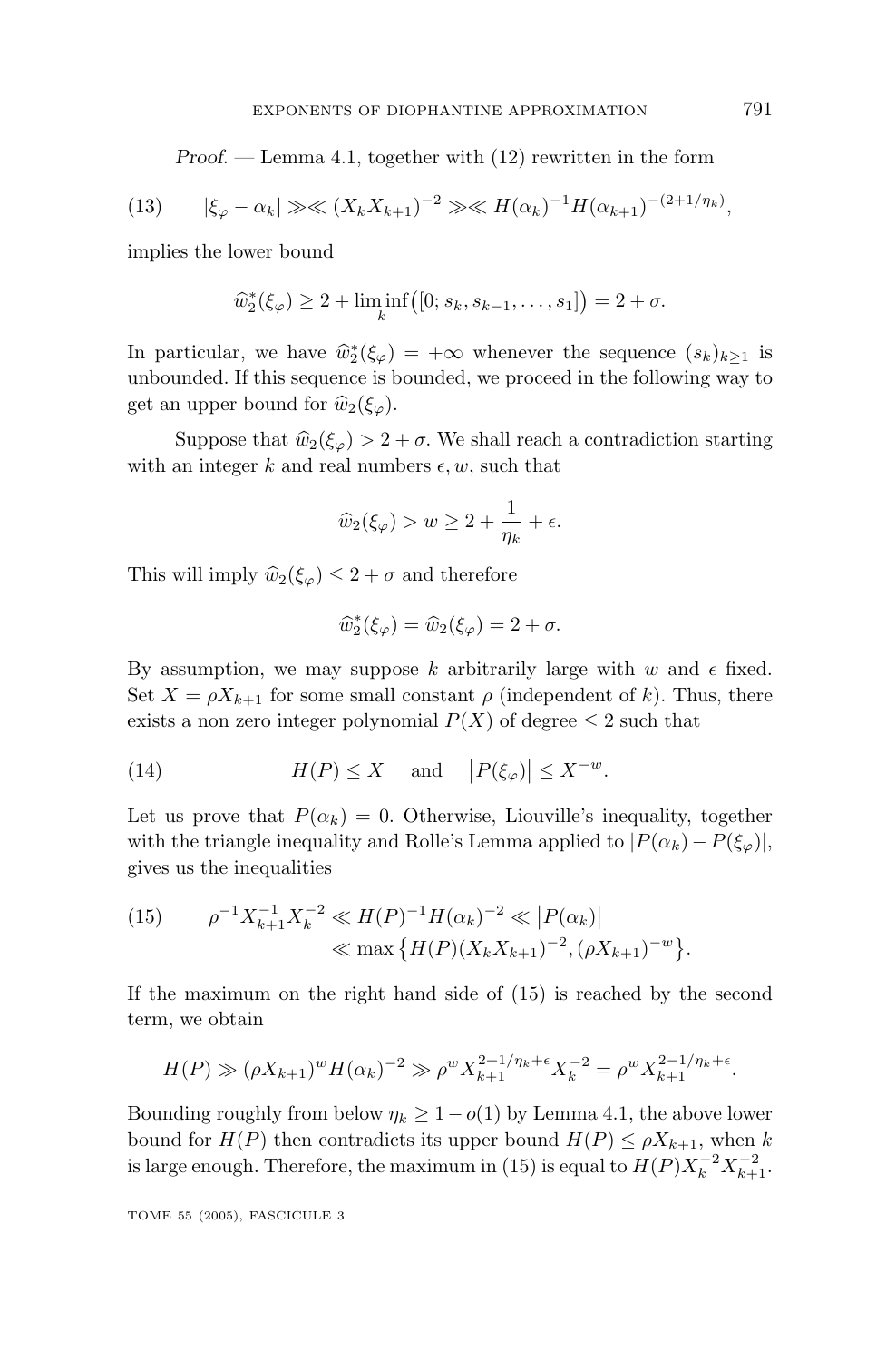Then (15) implies that  $H(P) \gg \rho^{-1} X_{k+1}$ , in contradiction with the upper bound  $H(P) \leq \rho X_{k+1}$  from (14), for  $\rho$  small enough.

Since the minimal polynomial  $P_{\alpha_k}(X)$  satisfies (14), we deduce from Lemma 6.1 and from (13) the estimation

$$
X_k^{-1} X_{k+1}^{-2} \ll X_k \cdot |\xi_{\varphi} - \alpha'_k| \cdot |\xi_{\varphi} - \alpha_k| \ll |P_{\alpha_k}(\xi_{\varphi})| \ll X_{k+1}^{-w},
$$

which implies the upper bound  $w \leq 2 + 1/\eta_k + o(1)$ . Let us recall that we have selected *k* arbitrarily large with  $w \geq 2 + 1/\eta_k + \epsilon$ . The final contradiction follows.  $\Box$ 

### **7. Construction of simultaneous rational**  $\text{approximations to }\xi_\varphi,\xi_\varphi^2.$

As for the Fibonacci continued fraction  $\xi_{(\sqrt{5}-1)/2}$  considered by Roy [26], the ordered sequence of palindromic prefixes of the mot  $m_\varphi$ provides a sequence of simultaneous rational approximations to  $\xi_{\varphi}, \xi_{\varphi}^2$ . Let us recall the principle of the construction.

If the prefix  $m_{\varphi}|_N$  of the first *N* letters of the word  $m_{\varphi}$  is a palindrome, then the matrix

$$
M_{|N}=\begin{pmatrix}x_0&x_1\\x_1&x_2\end{pmatrix}
$$

associated to the word  $m_{\varphi|N}$  is symmetric, and we have

$$
x_0 = q_N, \quad x_1 = p_N = q_{N-1}, \quad x_2 = p_{N-1},
$$

where  $p_0/q_0 = 0$ ,  $p_1/q_1$ ,... denotes the sequence of convergents of  $\xi_\varphi$ . Thus,

$$
\frac{x_2}{x_0} = \frac{p_N}{q_N} \cdot \frac{p_{N-1}}{q_{N-1}}
$$

is a good rational approximation of  $\xi_{\varphi}^2$ . Setting

$$
\mathbf{x} = (x_0, x_1, x_2), \quad H(\mathbf{x}) = \max\{x_0, x_1, x_2\},
$$

$$
L(\mathbf{x}) = \max\{|x_0\xi_\varphi - x_1|, |x_0\xi_\varphi^2 - x_2|\},
$$

it follows that

(16) 
$$
L(\boldsymbol{x}) \gg \ll H(\boldsymbol{x})^{-1}.
$$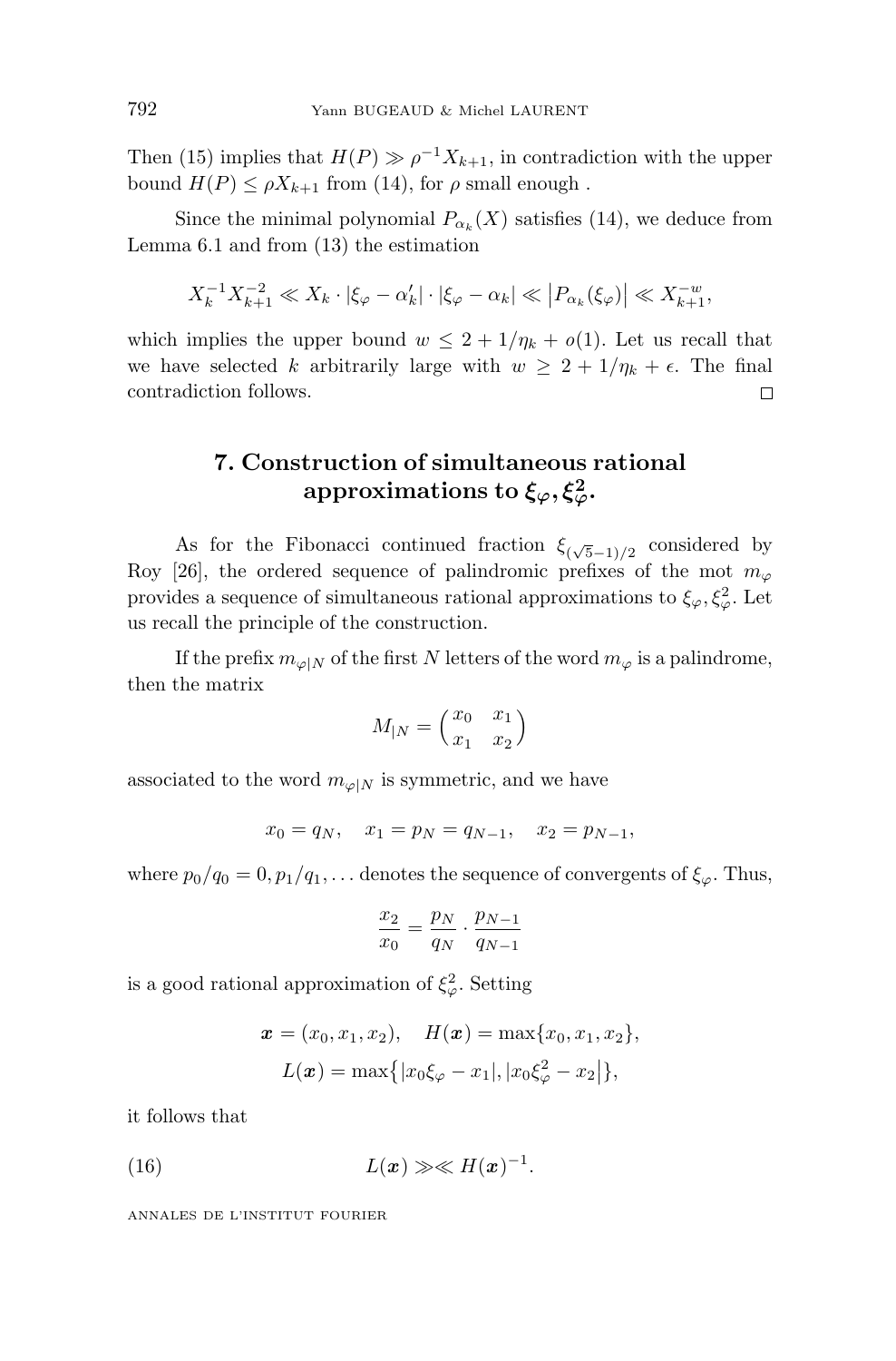With some abuse of notation, we shall identify without ambiguity the integer triple  $x = (x_0, x_1, x_2)$  with the symmetric matrix  $M_{1N}$ . Thus, we have

$$
\det(\bm{x}) = x_0 x_2 - x_1^2 = \pm 1,
$$

since the matrix  $x$  is defined by a product of matrices of determinant  $-1$ . It is also convenient to view *x* as the projective coordinates of a point in  $P^2$ , and to investigate alignments of points in  $P^2$ . Three points  $x, y, z$ are located on the same line in  $P^2$  if det( $x, y, z$ ) = 0.

Let us uniquely write each integer  $\ell \geq 1$  in the form

 $\ell = \ell_k + t$  where  $\ell_k = s_2 + \cdots + s_k$ ,  $(\ell_1 = 0)$ 

with  $k \geq 1$  and  $1 \leq t \leq s_{k+1}$ . We denote by  $x_{\ell}$  the triple associated to the palindrome  $(m_k^tm_{k-1})'$  of index  $(k,t)$  considered in Lemma 5.3. The following result describes the configuration in  $P^2$  of the sequence of points  $x_{\ell}$ .

**Lemma 7.1.** Let  $k$  be an integer  $\geq 3$ .

(i) The point  $x_{\ell_{k-1}}$  and the  $s_{k+1}+1$  consecutive points  $x_{\ell_{k}+1},\ldots,x_{\ell_{k+1}+1}$ *are located on the same projective line.*

(ii) We have the formula det $(\mathbf{x}_{\ell_k}, \mathbf{x}_{\ell_k+1}, \mathbf{x}_{\ell_k+2}) = \pm (b-a)$ . Therefore, *the three consecutive points*  $\mathbf{x}_{\ell_k}, \mathbf{x}_{\ell_k+1}, \mathbf{x}_{\ell_k+2}$  are linearly independent.

*Proof.* — Notice that the point  $x_{\ell_{k-1}}$  is associated to the palindrome  $m'_{k-1}$ . When  $k \geq 3$  and  $\ell = \ell_k + t$ , with  $1 \leq t \leq s_{k+1}$ , the  $\ell$ -th palindrome considered in Lemma 5.3 is equal to  $m_k^t m'_{k-1}$ . In terms of matrices  $M_j$  and  $M'_j$ , we have

(17) 
$$
\boldsymbol{x}_{\ell_{k-1}} = M'_{k-1}, \quad \boldsymbol{x}_{\ell_k+t} = M_k^{\ t} M'_{k-1}
$$

for  $t = 1, ..., s_{k+1}$ , and

(18) 
$$
\boldsymbol{x}_{\ell_{k+1}+1} = M_{k+1} M'_k = M_k^{s_{k+1}} M_{k-1} M'_k = M_k^{1+s_{k+1}} M'_{k-1},
$$

the last equality coming from the relation  $m_{k-1}m'_k = m_km'_{k-1}$  (cf. Lemma 5.1) at the level of the associated words. We observe that all these matrices are of the form  $M_k^t M'_{k-1}$  with  $t = 0, 1, \ldots, s_{k+1} + 1$ . Then, the Cayley-Hamilton Theorem gives the linear relations

(19) 
$$
\begin{cases} \boldsymbol{x}_{\ell_k+2} = \text{trace}(M_k)\boldsymbol{x}_{\ell_k+1} \pm \boldsymbol{x}_{\ell_{k-1}},\\ \boldsymbol{x}_{\ell_k+t+2} = \text{trace}(M_k)\boldsymbol{x}_{\ell_k+t+1} \pm \boldsymbol{x}_{\ell_k+t} \end{cases}
$$

linking three consecutive points of the list (i).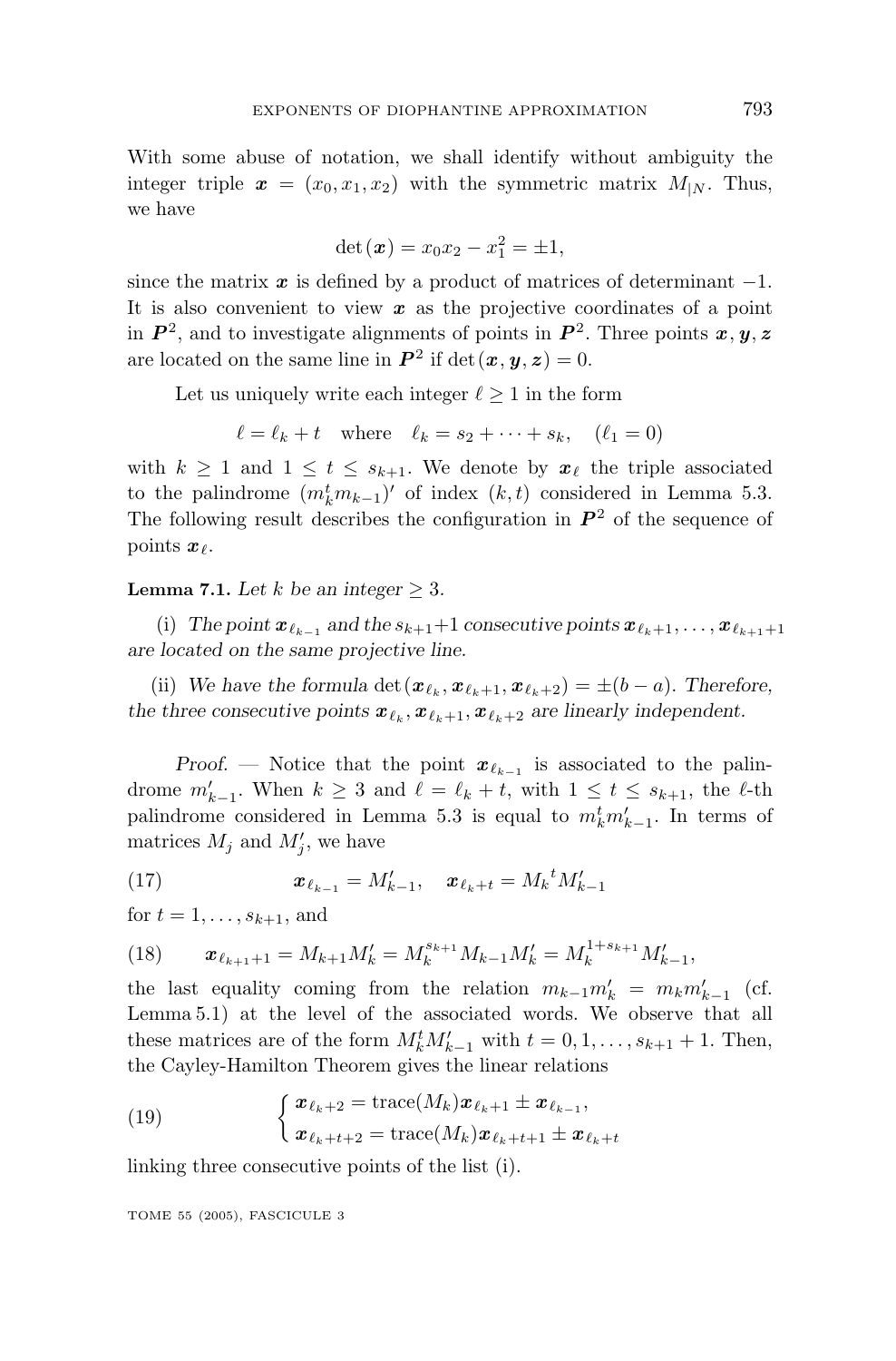Concerning the assertion (ii), we deduce by linearity from  $(19)$  that

$$
\begin{aligned} \det(\pmb{x}_{\ell_k}, \pmb{x}_{\ell_k+1}, \pmb{x}_{\ell_k+2}) = \pm \det(\pmb{x}_{\ell_k}, \pmb{x}_{\ell_k+2}, \pmb{x}_{\ell_k+3}) \\ = \cdots = \pm \det(\pmb{x}_{\ell_k}, \pmb{x}_{\ell_{k+1}}, \pmb{x}_{\ell_{k+1}+1}). \end{aligned}
$$

Now, we have

$$
\boldsymbol{x}_{\ell_k} = M'_k, \quad \boldsymbol{x}_{\ell_{k+1}} = M'_{k+1} \quad \text{ and } \quad \boldsymbol{x}_{\ell_{k+1}+1} = M_{k+1} M'_{k}.
$$

Following Roy, let us set  $J = \begin{pmatrix} 0 & 1 \\ -1 & -1 \end{pmatrix}$  and use his formula (2.1) from [27]:

 $det(\mathbf{x}, \mathbf{y}, \mathbf{z}) = \text{trace}(J\mathbf{x}J\mathbf{z}J\mathbf{y}),$ 

which is valid for all triples  $x, y, z$ , identified as before to symmetric matrices. Noting that  $JxJ = \pm x^{-1}$  if det $(x) = \pm 1$ , we obtain

$$
\det(\boldsymbol{x}_{\ell_k}, \boldsymbol{x}_{\ell_{k+1}}, \boldsymbol{x}_{\ell_{k+1}+1}) = \pm \operatorname{trace} (JM_k'(M_{k+1}M_k')^{-1}M_{k+1}')
$$
  
=  $\pm \operatorname{trace} (JF_{k+1}^{-1}) = \pm (b-a),$ 

 $\Box$ 

which is non zero since *a* and *b* are distinct.

Now, we are able to find the values of the functions  $\lambda_2$  and  $\widehat{\lambda}_2$  at the point *ξϕ*.

PROPOSITION 7.1. — *We have*

$$
\lambda_2(\xi_\varphi) = 1
$$
 and  $\widehat{\lambda}_2(\xi_\varphi) = \frac{1+\sigma}{2+\sigma}$ .

*Proof.* — The first formula  $\lambda_2(\xi_\varphi) = 1$  follows immediately from (16), since the partial quotients of  $\xi_{\varphi}$  are bounded.

The proof of the second assertion is more elaborate. For any  $\ell \geq 1$ , let us set  $X'_{\ell} = H(x_{\ell})$  and denote by  $\eta'_{\ell}$  the exponent defined by the relation  $X'_{\ell+1} = X'^{\eta'_{\ell}}_{\ell}$ .

We first prove that

$$
\liminf_{\ell \ge 1} \left( \frac{1}{\eta'_\ell} \right) = \frac{1+\sigma}{2+\sigma}.
$$

One deduce from (11) and from the relations (17) and (18), the estimation

$$
X_k^t X_{k-1} \ll X_{\ell_k+t}' \ll (2X_k)^t X_{k-1}
$$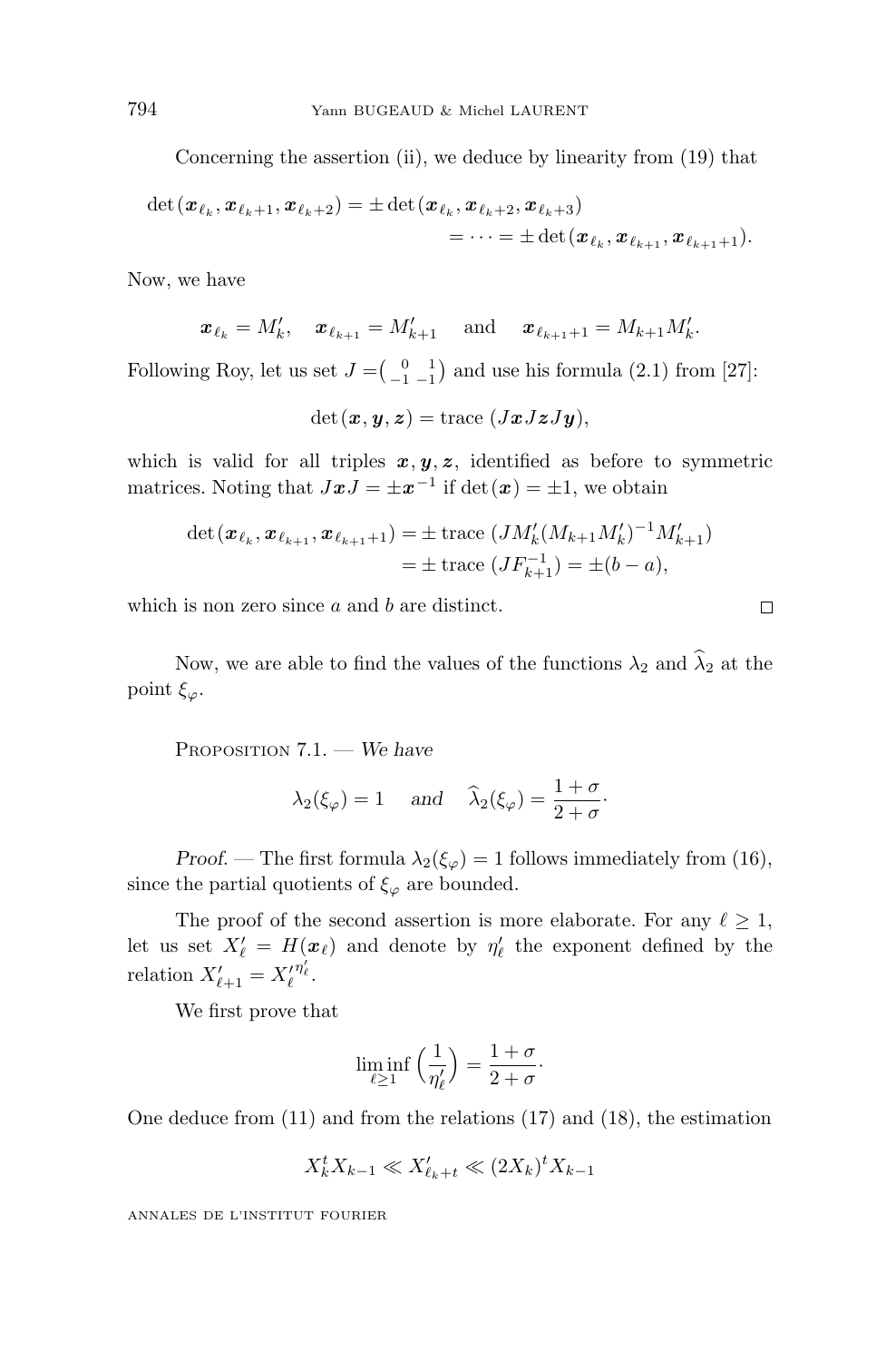which is valid for  $t = 1, \ldots, s_{k+1} + 1$  and for any integer  $k \geq 3$ . It follows that

$$
(20) \ \ \eta'_{\ell_k+t} = \frac{t+1+1/\eta_{k-1}}{t+1/\eta_{k-1}} \left(1+\mathcal{O}\Big(\frac{1}{\log X_k}\Big)\right) \le \frac{2+1/\eta_{k-1}}{1+1/\eta_{k-1}} \left(1+o(1)\right),
$$

for  $t = 1, \ldots, s_{k+1}$  and  $k$  tending to infinity. Then Lemma 4.1 implies that

$$
\liminf_{\ell} \left( \frac{1}{\eta_{\ell}'} \right) = \liminf_{k} \left( \frac{1 + 1/\eta_k}{2 + 1/\eta_k} \right) = \frac{1 + \sigma}{2 + \sigma}.
$$

The upper bound

$$
L(\boldsymbol{x}_{\ell}) \ll X_{\ell}'^{-1}
$$

is a special case of (16). Selecting in the interval  $X'_{\ell} \leq X < X'_{\ell+1}$  the point  $x_{\ell}$  as a simultaneous rational approximation of  $(\xi_{\varphi}, \xi_{\varphi}^2)$ , we obtain immediately the lower bound

$$
\widehat{\lambda}_2(\xi_{\varphi}) \ge \liminf_{\ell \ge 1} \left( \frac{1}{\eta_{\ell}'} \right) = \frac{1+\sigma}{2+\sigma}.
$$

In order to prove the equality  $\hat{\lambda}_2(\xi_\varphi) = (1+\sigma)/(2+\sigma)$ , we argue now by contradiction. The idea rests on the observation that the inferior limit of the sequence  $1/\eta'_{\ell}$  is reached for indices  $\ell$  of the form  $\ell_k + 1$ , as (20) shows. If on the contrary,  $\widehat{\lambda}_2(\xi_\varphi)$  should be  $>(1+\sigma)/(2+\sigma)$ , let  $\lambda$  be a real number in the interval

$$
\frac{1+\sigma}{2+\sigma} = \liminf_{\kappa} \left( \frac{1}{\eta'_{\ell_{\kappa}+1}} \right) < \lambda < \widehat{\lambda}_2(\xi_{\varphi}).
$$

Thus, there exist infinitely many integers *k* such that

(22) 
$$
\lambda \geq \frac{1}{\eta'_{\ell_k+1}}.
$$

Furthermore, for each sufficiently large  $X$ , there exists some non zero integer point *x* such that

$$
H(\boldsymbol{x}) \leq X \quad \text{ and } \quad L(\boldsymbol{x}) \leq X^{-\lambda}.
$$

Choose  $X = \rho X'_{\ell_k+2}$ , for some positive constant  $\rho$  independent of  $k$ , and observe that

(23) 
$$
X'_{\ell_k} = X_k, \quad X'_{\ell_k+1} \gg \ll X_k X_{k-1}, \quad X'_{\ell_k+2} \gg \ll X_k^2 X_{k-1}.
$$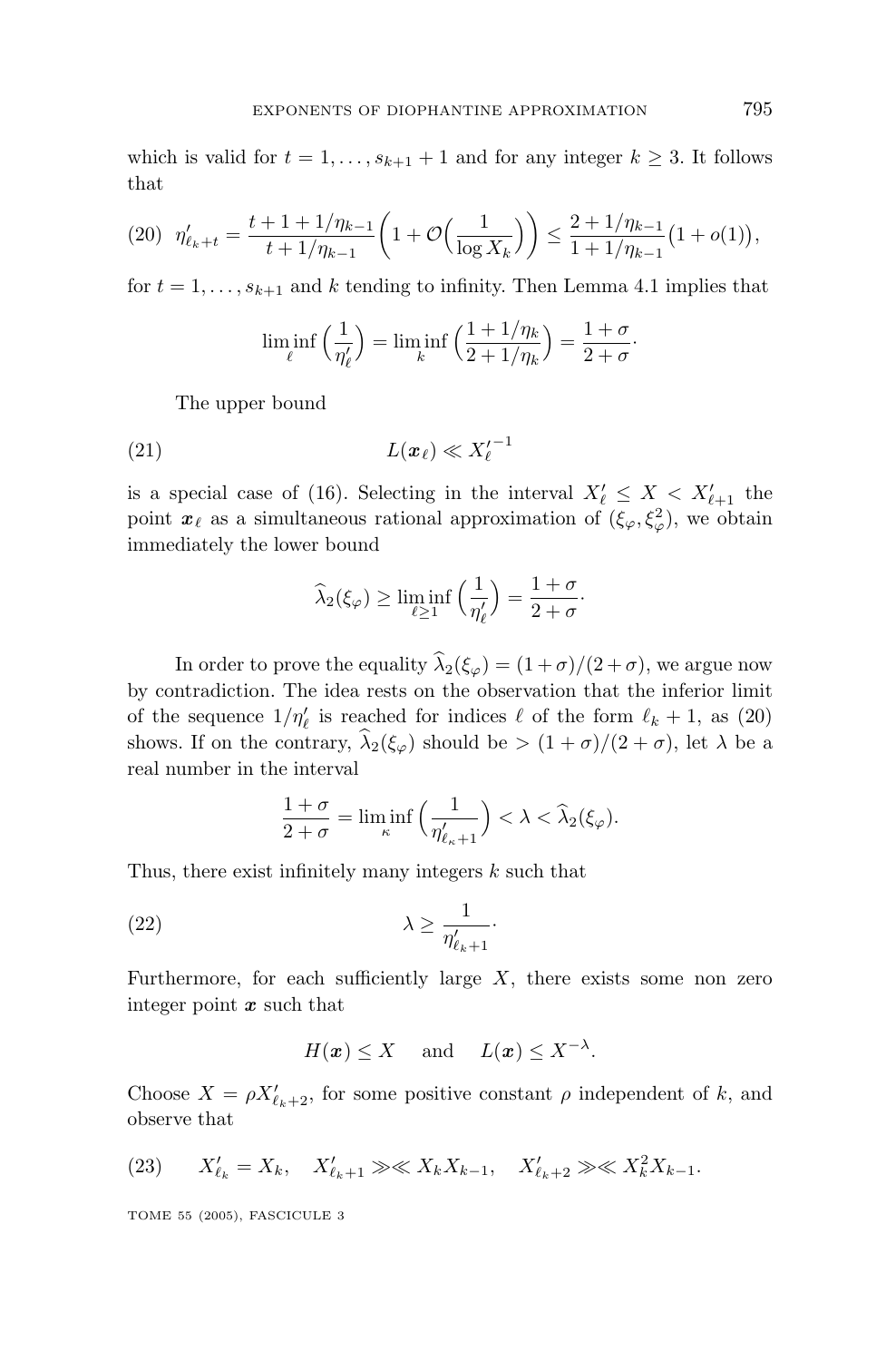Then we deduce from (22) and from (23) that

(24) 
$$
L(\boldsymbol{x}) \leq X^{-\lambda} \leq \rho^{-\lambda} X'_{\ell_k+1}^{-1} \ll \rho^{-\lambda} (X_k X_{k-1})^{-1}.
$$

Now we prove that

$$
\det(\boldsymbol{x},\boldsymbol{x}_{\ell_k+1},\boldsymbol{x}_{\ell_k})=\det(\boldsymbol{x},\boldsymbol{x}_{\ell_k+1},\boldsymbol{x}_{\ell_k+2})=0,
$$

for *k* sufficiently large, if the constant  $\rho$  is small enough. Proceeding as in Lemma 4 of [14], and using the estimations  $(21),(23)$  and  $(24)$ , we bound

$$
\begin{aligned} |\det(\pmb{x},\pmb{x}_{\ell_k+1},\pmb{x}_{\ell_k})| \ll & X'_{\ell_k+1}L(\pmb{x}_{\ell_k})L(\pmb{x}) + X'_{\ell_k}L(\pmb{x}_{\ell_k+1})L(\pmb{x}) \\ &\qquad \qquad + XL(\pmb{x}_{\ell_k})L(\pmb{x}_{\ell_k+1}) \\ \ll & \rho^{-\lambda}X_k^{-1} + \rho^{-\lambda}X_k^{-1}X_{k-1}^{-2} + \rho \end{aligned}
$$

and

$$
\begin{aligned} \left| \det \left( \boldsymbol{x}, \boldsymbol{x}_{\ell_k+1}, \boldsymbol{x}_{\ell_k+2} \right) \right| \ll & X'_{\ell_k+2} L(\boldsymbol{x}_{\ell_k+1}) L(\boldsymbol{x}) + X'_{\ell_k+1} L(\boldsymbol{x}_{\ell_k+2}) L(\boldsymbol{x}) \\ & \qquad + X L(\boldsymbol{x}_{\ell_k+2}) L(\boldsymbol{x}_{\ell_k+1}) \\ \ll & \rho^{-\lambda} X_{k-1}^{-1} + \rho^{-\lambda} X_k^{-2} X_{k-1}^{-1} + \rho (X_k X_{k-1})^{-1}. \end{aligned}
$$

These two determinants being integers, both necessarily vanish if  $\rho$  is small and if the index *k* is large enough.

The assertion (ii) of Lemma 7.1 then implies that *x* is an integer multiple of  $x_{\ell_k+1}$ , since this last point has relatively prime coordinates. Thus

$$
{X'_{\ell_k+1}}^{-1} \ll L(\pmb{x}_{\ell_k+1}) \leq L(\pmb{x}) \leq (\rho X'_{\ell_k+2})^{-\lambda} = \rho^{-\lambda} X'_{\ell_k+1}^{-\lambda \eta'_{\ell_k+1}}.
$$

We obtain

$$
\lambda \leq \frac{1+o(1)}{\eta'_{\ell_k+1}},
$$

from which follows the upper bound  $\lambda \leq \liminf_{\kappa} (1/\eta'_{\ell_{\kappa}+1})$ , since the above bound holds for infinitely many *k*. This last upper bound contradicts our choice of *λ*.  $\Box$ 

*Remark.* — We could have as well derived the value of  $\hat{\lambda}_2(\xi_\varphi)$  from that of  $\hat{w}_2(\xi_{\varphi})$  by using a transference theorem of Jarník [19], who established that  $\lambda_2(\xi) = 1 - 1/\hat{w}_2(\xi)$  holds for any real number  $\xi$  not algebraic of degree<br>at most 2 at most 2.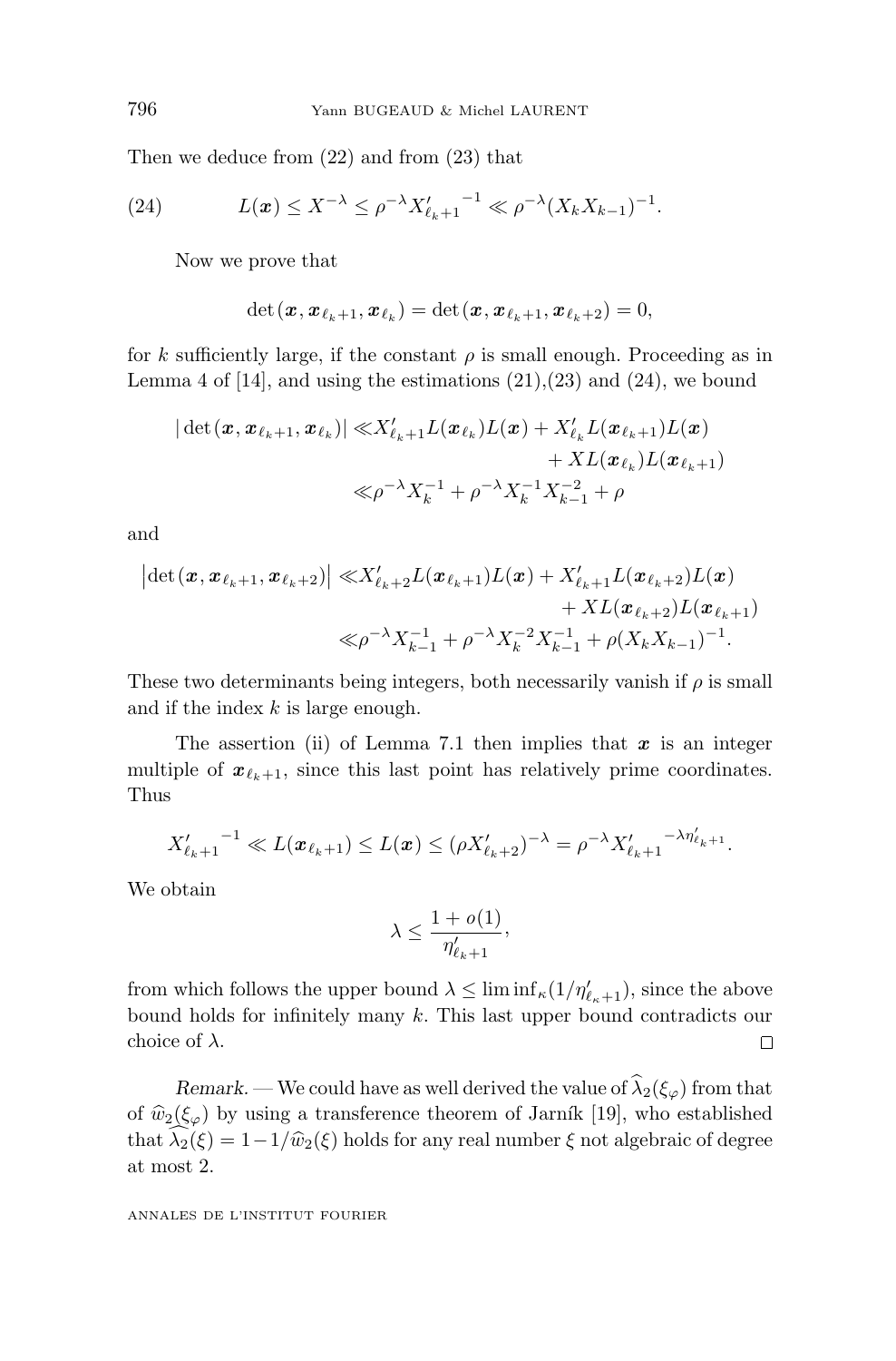#### **8. Questions of spectra.**

By abuse of language, we call spectrum of a function the set of values taken by this function at transcendental points. In view of Theorem 2.4, this definition is by no means restrictive when we consider the six exponents of approximation studied in the present article.

We start with a brief review of known results about the functions  $w_n$ and  $w<sub>n</sub><sup>∗</sup>$ . Thanks to exact computations of Hausdorff dimensions, Baker & Schmidt [4] have shown that the spectrum of the function *w*<sup>∗</sup> *n* contains  $[n, +\infty]$ . We have equality if the Wirsing Conjecture, recalled in the introduction, holds. In a long and difficult article, Bernik [6] has established that the spectrum of the function  $w_n$  is equal to the interval  $[n, +\infty]$ . As far as we know, the study of the spectrum of  $\lambda_n$  remains to be performed. Nevertheless, it is easily seen that this spectrum is unbounded. Remark also that the functions  $w_n$  and  $w_n^*$  differ at some transcendental points [5], [9].

Unlike  $w_n$ ,  $w_n^*$  and  $\lambda_n$ , the functions  $\hat{w}_n$ ,  $\hat{w}_n^*$  and  $\lambda_n$  are bounded heir spectra are respectively contained in the intervals  $[n, 2n-1]$ and their spectra are, respectively, contained in the intervals  $[n, 2n-1]$ , [1,2*n* − 1] and [1/*n*,  $(\lceil \frac{1}{2}n \rceil)^{-1}$ ], for any degree *n* ≥ 1.

Now, let us look more carefully at the spectra of the functions  $\hat{w}_2$ and  $\hat{\lambda}_2$ , respectively contained in the shorter intervals  $[2, \frac{1}{2}(3 + \sqrt{5})]$  and  $[1, 1/\sqrt{5}, 1]$  $\left[\frac{1}{2}, \frac{1}{2}(\sqrt{5}-1)\right]$ , according to Theorem 2.6. Our Theorem 3.1 points out a lot of values in each of these quadratic spectra, and it invites us to study the set  $S$  of values taken by the quantity

$$
\sigma = \frac{1}{\limsup_{k \ge 1} [s_k; s_{k-1}, \dots, s_1]},
$$

for any bounded sequence  $s_k$  of positive integers. It is easily seen that the largest element in S is  $\frac{1}{2}(\sqrt{5}-1) \approx 0.618...$  which is obtained when 1 is the only integer appearing infinitely many times in the sequence *sk*. The values immediately below have been found by Cassaigne [12]. They constitute a decreasing sequence of quadratic numbers converging to the largest accumulation point of  $S$ . His result, formulated in Theorem 2 of [12], is the following:

THEOREM 8.1. — *Denote by*  $\psi$  *the endomorphism of the monoïd*  $\{1,2\}^*$ *defined by*

$$
\psi(1) = 2
$$
 and  $\psi(2) = 211$ .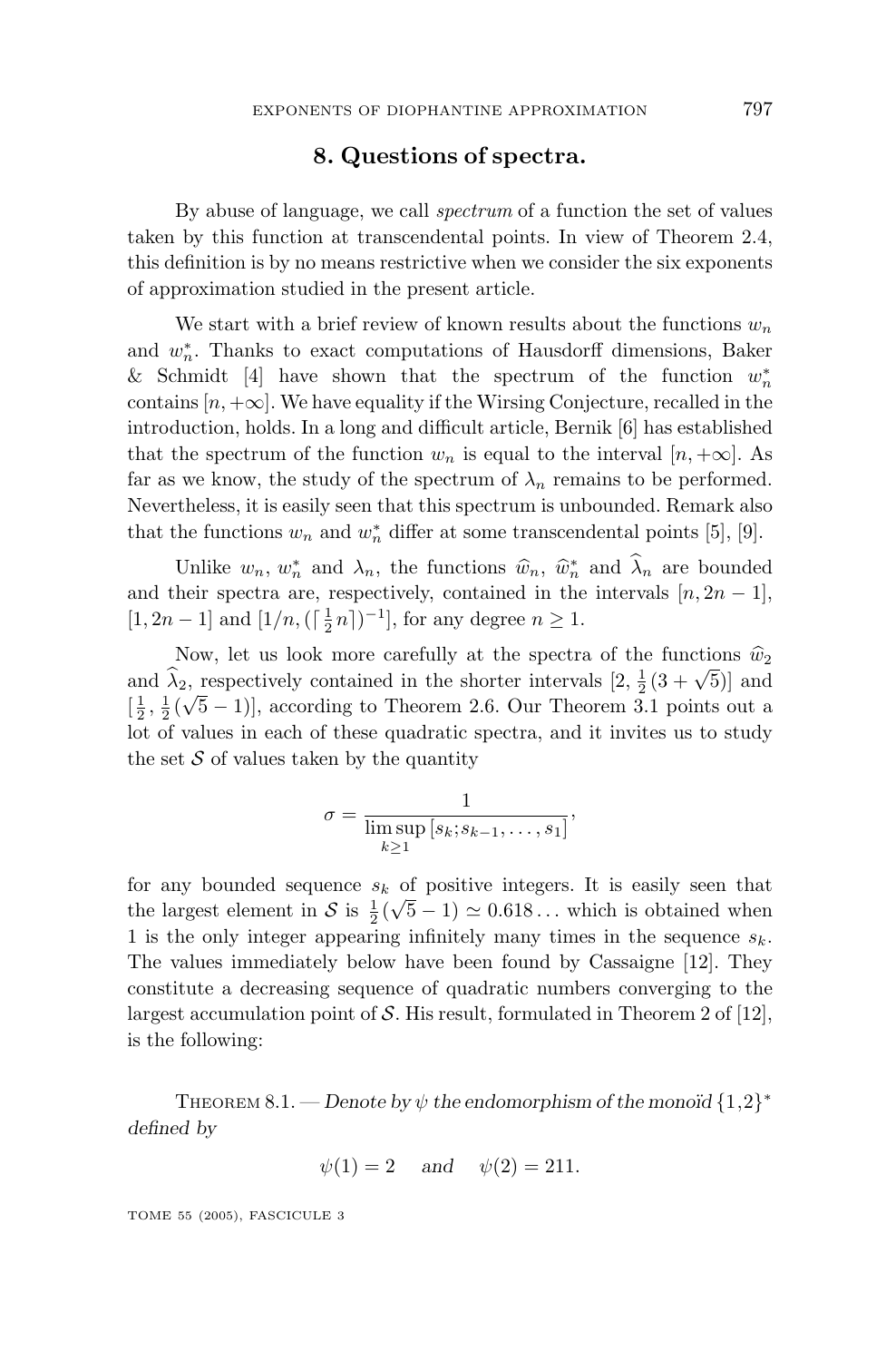*The decreasing sequence of quadratic numbers*

$$
\sigma_n = [0; \psi^n(1), \psi^n(1), \ldots] \qquad (n \ge 0)
$$

*converges to the real number*

$$
s = [0; \lim_{n \to \infty} \psi^{n}(1)] = [0; 2, 1, 1, 2, 2, 2, 1, 1, \ldots] \simeq 0.38674997056 \ldots
$$

*The point s is the largest accumulation point of* S *and the intersection of* S *with the interval*  $|s, +\infty|$  *coincides with the set of values taken by the sequence*  $(\sigma_n)_{n>0}$ *.* 

In Theorem 8.1, the sequence of iterated words  $\psi^{n}(1)$  converges to the infinite word  $21122211...$ , the fixed point of the substitution  $\psi$ acting on  $\{1,2\}^N$ . Remark also that  $\sigma_n = \sigma_\varphi$  for the choice of angle  $\varphi = [0; \widetilde{\psi^n(1)}, \widetilde{\psi^n(1)}, \ldots]$ , where the symbol  $\tilde{\ }$  stands for the mirror of a word.

To establish Theorem 8.1, Cassaigne [12] proved that

(25) 
$$
\mathcal{S} = \left\{1/[b]: b \in (\mathbf{Z}_{\geq 1})^{\mathbf{Z}_{\geq 0}} \text{ such that } [b] \geq [T^k b], \text{ for any } k \geq 0 \right\},\
$$

where  $[\boldsymbol{b}]$  denotes the real number  $[b_0; b_1, b_2, \ldots]$  and  $T^k \boldsymbol{b}$  is the sequence  $\boldsymbol{b}$ shifted *k* times, thus,  $[T^k b] = [b_k; b_{k+1}, b_{k+2}, \ldots]$ . This characterization of  $S$  enables us to study its intersection with the interval  $[0, s]$ .

THEOREM 8.2. — For any  $s' < s$ , the set  $[s', s] \cap S$  is uncountable. *Consequently, the function*  $\hat{w}_2$  (*resp.*  $\hat{\lambda}_2$ ) *takes uncountably many values arbitrarily close to*  $2 + s \approx 2.38674997...$  (*resp.*  $(s + 1)/(s + 2) \approx$ 0.5810202...). Moreover, the spectra of the functions  $\hat{w}_2$ ,  $\hat{w}_2^*$ , and  $\hat{\lambda}_2$ <br>have Hausdorff dimension 1 *have Hausdorff dimension* 1*.*

Before establishing Theorem 8.2, we state useful combinatorial properties of the sequence of partial quotients of the continued fraction expansion of *s*.

For any positive integer *n*, put  $v_n = \psi^n(1)$ , and denote by

$$
\mathbf{v} = \lim_n \mathbf{v}_n = 211222112112112221122\ldots
$$

the fixed point of the substitution  $\psi$ . The word

$$
f_n = \begin{cases} 2 & \text{if } n \text{ is odd,} \\ 11 & \text{if } n \text{ is even} \end{cases}
$$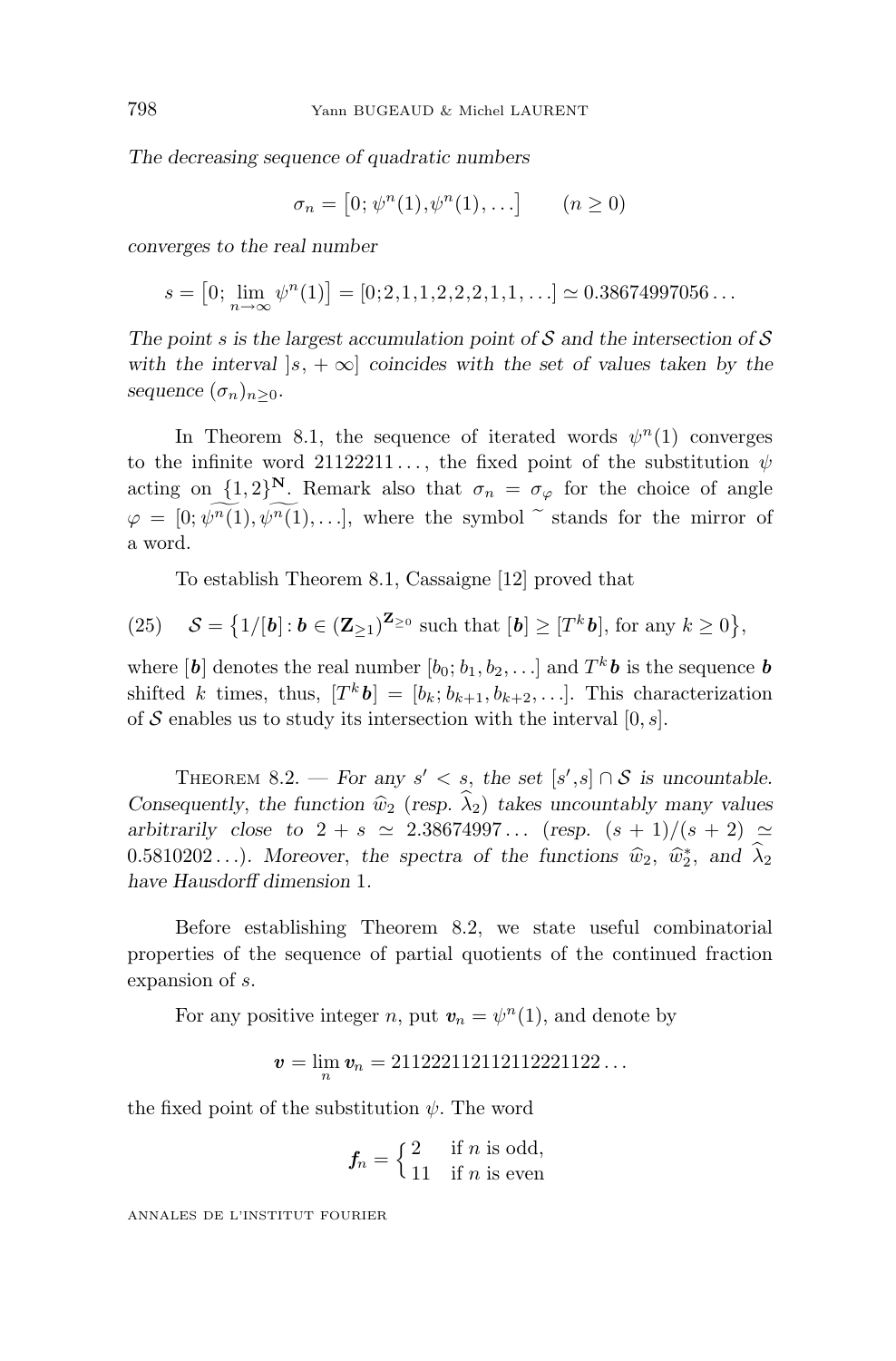is clearly a suffix of  $v_n$ . Defining the word  $u_n$  by the equation  $v_n = u_n f_n$ , we have the inductive formulas

$$
\begin{aligned} &\pmb{u}_{n+1} = \pmb{u}_n \pmb{f}_n \pmb{u}_n, \\ &\pmb{v}_{n+1} = \pmb{v}_n \pmb{u}_n \pmb{f}_{n+1} = \pmb{v}_n \pmb{u}_{n-1} \pmb{f}_{n-1} \pmb{u}_{n-1} \pmb{f}_{n+1} = \pmb{v}_n \pmb{v}_{n-1}^2, \end{aligned}
$$

from which follows the factorization

$$
\mathbf{v}_{n+1}=211\mathbf{v}_1^2\cdots\mathbf{v}_{n-1}^2.
$$

All these assertions are easily proved by induction, observing that we have  $u_{n+1} = \psi(u_n)$ 2 for any  $n \geq 2$ . We omit the details.

In order to prove Theorem 8.2, we need two auxiliary lemmas.

LEMMA 8.1. — Let  $w$  be a finite word with letters in  $\{1,2\}$  and let *n be a positive integer. Suppose that w has an even number of letters. Then we have*  $[w v_n x] > [w u_n f_{n+1} y]$  *for any infinite words*  $x, y$  *with letters in* {1*,*2}*. If w has an odd number of letters*, *the reversed inequality*  $[w v_n x] < [w u_n f_{n+1} y]$  holds for any x and y.

*Proof.* — Let  $\mathbf{a} = (a_n)_{n>0}$  and  $\mathbf{b} = (b_n)_{n>0}$  be two distinct sequences of positive integers and let *k* be the smallest index for which  $a_k \neq b_k$ . Notice that  $[a] > [b]$ , if, and only if,  $a_k > b_k$  when *k* is even, and  $a_k < b_k$  when *k* is odd. The lemma follows from this observation combined with the fact that  $v_n$  has an odd number of letters.  $\Box$ 

LEMMA 8.2. — Let *n* be a positive integer. Let **p** be a prefix of  $u_n$  and *denote by s* the suffix of  $u_n$  of the same length. Then we have  $|px| > |sy|$ *for any infinite words x and y* with letters in  $\{1,2\}$ , *unless*  $p = s = u_k$  *for some integer*  $k$  *with*  $1 \leq k \leq n$ *.* 

*Proof*. — The proof goes by induction on *n*. The lemma is obvious for  $n = 1$  or  $n = 2$ . Let  $n \geq 2$  be an integer such that the lemma holds for every integer *k* with  $1 \leq k \leq n$  and write  $u_{n+1} = u_n f_n u_n$ . When the length of the prefix  $p$  of  $u_{n+1}$  is less or equal to the length of  $u_n$ , then  $p$  is a prefix of  $u_n$  and  $s$  is a suffix of  $u_n$ , so that the lemma holds by the inductive hypothesis. Now, when  $p$  ends in the central factor  $f_n$ , the inequality  $[px] > [sy]$  obviously holds, since then  $p = 21 \cdots$  while  $s = 1 \cdots$  or  $s = 22 \cdots$ , according to the parity of *n*. It remains for us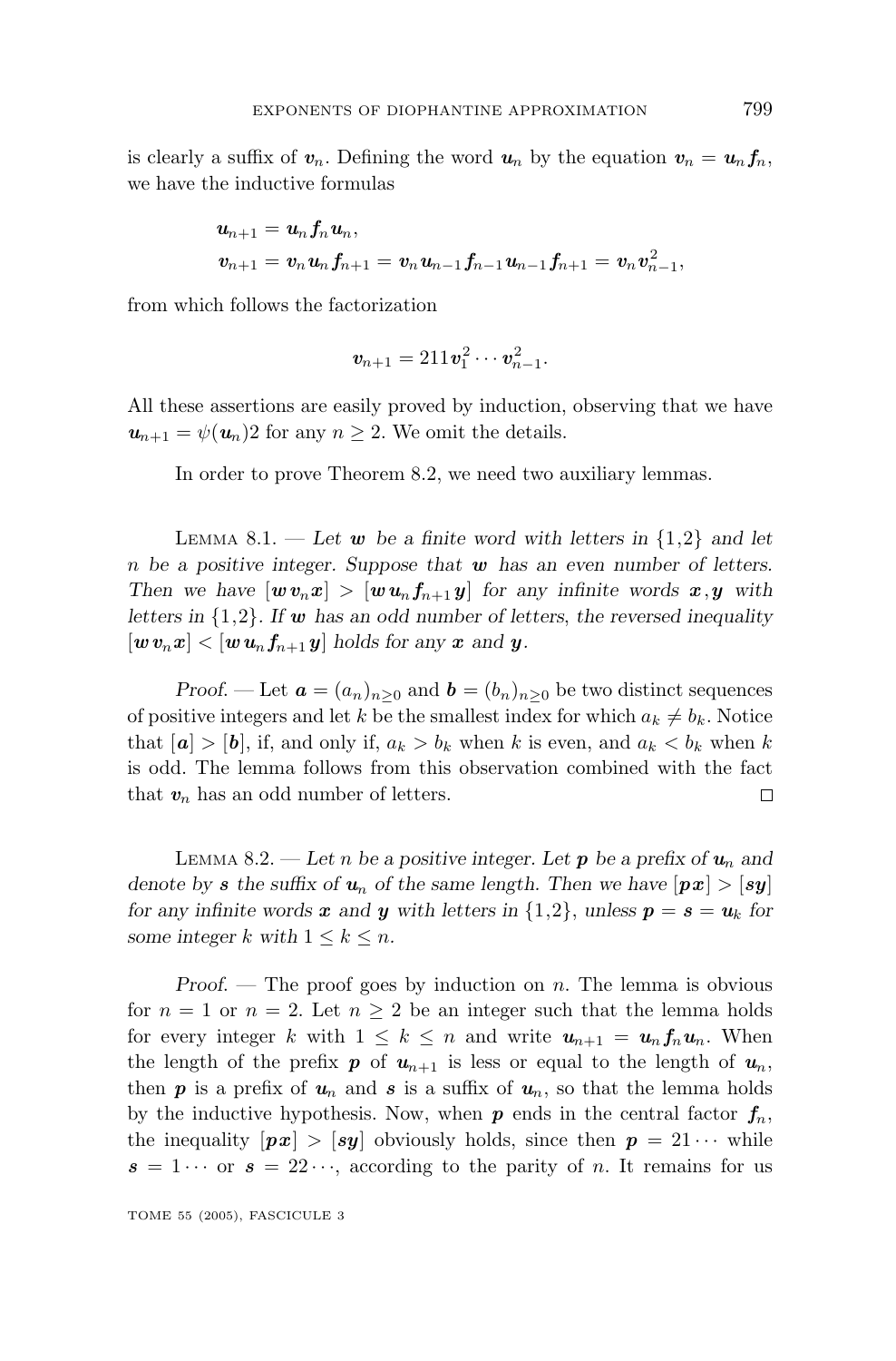to consider the prefixes **p** of  $u_{n+1}$  of the form  $u_n f_n p'$  for some prefix  $p'$ of  $u_n$ . Then  $s = s' f_n u_n$ , where s' is the suffix of  $u_n$  of the same length as  $p'$ . If  $s' \neq u_k$  for every k with  $1 \leq k \leq n$ , our inductive hypothesis yields  $[\boldsymbol{u}_n f_n \boldsymbol{p}' \boldsymbol{x}] > [\boldsymbol{s}' f_n \boldsymbol{u}_n \boldsymbol{y}]$ . Thus, we may assume that  $\boldsymbol{s}' = \boldsymbol{p}' = \boldsymbol{u}_k$  for some *k* with  $1 \leq k \leq n$ , and even with  $1 \leq k < n$ , since  $p = s = u_{n+1}$ when  $k = n$ . If k and n have opposite parities, then Lemma 8.1 gives the required inequality  $[u_n f_n u_k x] > [u_k f_n u_n y]$ . Otherwise,  $s = u_k f_n u_n$  begins in  $u_k f_k u_k f_k = u_{k+1} f_k$ , while  $p = u_n f_n u_k$  begins in  $v_{k+1} = u_{k+1} f_{k+1}$ . It follows again from Lemma 8.1 that  $[px] > [sy]$ . This finishes the proof of the lemma.  $\Box$ 

We display an immediate consequence of Lemma 8.2.

COROLLARY 8.1. — *Let n be a positive integer. Let p be a non-empty prefix of*  $v_n$  *and denote by s* the suffix of  $v_n$  *of the same length. Then we have*  $[px] > [sy]$  *for any infinite words x and y with letters in* {1*,*2}, *unless*  $p = s = v_k$  for some integer k with  $1 \leq k \leq n$  and the same parity as *n*.

We have now all the tools to prove Theorem 8.2. Incidentally, we will establish that  $[T^k v] < [v]$  for any positive integer *k*.

*Proof of Theorem 8.2.* Let  $(\eta_n)_{n\geq 1}$  be an arbitrary sequence of positive integers. We set

(26) 
$$
\widetilde{\mathbf{v}} = 211 \mathbf{v}_1^{n_1} \mathbf{v}_2^{n_2} \cdots \text{ and } \widetilde{s} = 1/[\widetilde{\mathbf{v}}],
$$

so that  $\tilde{v} = v$  and  $\tilde{s} = s$  when  $\eta_n = 2$  for any  $n \ge 1$ . If  $\tilde{v} \ne v$ , let p be the smallest index for which  $\eta_p \neq 2$ . If  $\eta_p = 1$ , we have

$$
\widetilde{\boldsymbol{v}} = \boldsymbol{v}_{p+1}\boldsymbol{v}_p\boldsymbol{v}_{p+1}^{\eta_{p+1}}\dots = \boldsymbol{v}_{p+1}\boldsymbol{v}_p\boldsymbol{v}_{p+1}\dotsb
$$

while

$$
\pmb v=\pmb v_{p+1}\pmb v_p^2\pmb v_{p+1}^2\cdots=\pmb v_{p+1}\pmb v_p\pmb u_{p+1}\pmb f_p\cdots.
$$

If  $\eta_p \geq 3$ , then we have

$$
\widetilde{\boldsymbol{v}} = \boldsymbol{v}_{p+1}\boldsymbol{v}_p^{3+(\eta_p-3)}\boldsymbol{v}_{p+1}\cdots = \boldsymbol{v}_{p+1}\boldsymbol{v}_p^{3}\boldsymbol{v}_p\cdots
$$

while

$$
\pmb v=\pmb v_{p+1}\pmb v_p^2\pmb v_{p+1}\dots=\pmb v_{p+1}\pmb v_p^3\pmb u_p\pmb f_{p+1}\dots.
$$

In both cases Lemma 8.1 implies that  $[v] < [\tilde{v}]$  and  $\tilde{s} < s$ , since the number of letters of the two words  $v_{p+1}v_p$  and  $v_{p+1}v_p^3$  is even.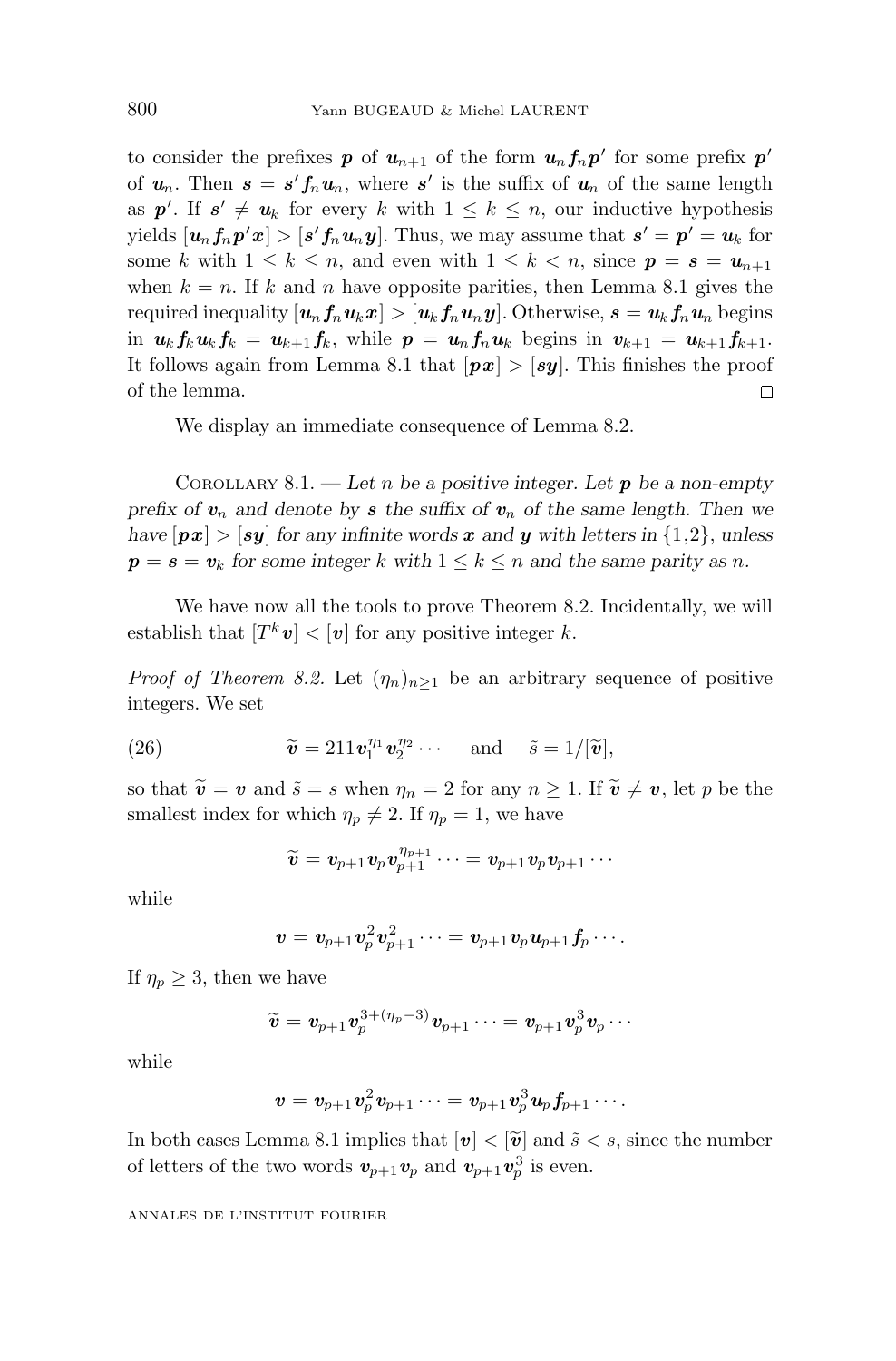Next, we show that

$$
[T^k \widetilde{\bm{v}}] < [\widetilde{\bm{v}}]
$$

for any  $k \geq 1$ . The first assertion of Theorem 8.2 will follow from (25), since the number ˜*s* may be located arbitrarily close to *s* provided that we choose  $\eta_1 = \cdots \eta_\ell = 2$  for a sufficiently large value of the index  $\ell$ . We may obviously assume that  $k \geq 3$ . Let  $n \geq 1$  be the index such that the shifted word  $T^k \tilde{v}$ begins inside one of the factors  $v_n$  occurring in the factorization (26). Then we have  $T^k \tilde{\mathbf{v}} = \mathbf{s} \cdots$  for some non-empty suffix  $\mathbf{s}$  of  $\mathbf{v}_n$ . By Corollary 8.1, we have  $[T^k \tilde{v}] < [v]$  unless, possibly, *s* is equal to  $v_{n-2j}$  for some *j*. If this is the case, then  $T^k\tilde{v}$  begins in  $v_{n-2j}v_n$ . In particular, we have

$$
T^k\widetilde{\boldsymbol{v}}=\boldsymbol{v}_{n-2j}\boldsymbol{v}_{n-2j}\cdots.
$$

Furthermore, we observe that

$$
\begin{aligned} v&=v_{n-2j}v_{n-2j-1}v_{n-2j-1}\cdots\\ &=v_{n-2j}u_{n-2j-1}f_{n-2j-1}u_{n-2j-1}f_{n-2j-1}\cdots\\ &=v_{n-2j}u_{n-2j}f_{n-2j+1}\cdots\end{aligned}
$$

Since  $v_{n-2j}$  has an odd number of letters, we infer once more from Lemma 8.1 that  $|T^k \tilde{v}| < |v|$ . Finally (27) follows from inequality  $|v| \leq |\tilde{v}|$ .

This concludes our constructive proof of the first claim of Theorem 8.2. Notice also that the value  $\sigma_{\varphi} = s$  of *S* is reached for the angle  $\varphi = s$  since the words  $u_n$  are palindromes. The second assertion of the theorem follows directly from the first assertion combined with Theorem 3.1.

As for the last one, we just outline the proof. Recall first that Jarník [18] established that the Hausdorff dimension of the set of real numbers havingall their partial quotients less than *K* tends to 1 as *K* tends to infinity. Consequently, the Hausdorff dimension of the set of real numbers  $[K; a_1, a_2, \ldots]$  with  $a_n \lt K$  for  $n \geq 1$  tends to 1 as  $K$  tends to infinity. Using  $(25)$  and the invariance property of Hausdorff dimension by bi-Lipschitz transforms (see e.g. [17, Lemma 1.8]), this implies that  $S$  has Hausdorff dimension 1. Since, by Theorem 3.1, the spectra of  $\hat{w}_2$  and  $\hat{\lambda}_2$ contain the sets  $2 + S$  and  $1 - 1/(2 + S)$ , respectively, the same argument yields that they have Hausdorff dimension 1.  $\Box$ 

*Remark.* — A precise study of the set S in the interval  $[0, s]$  remains to be done. In contrast with Theorem 8.2, notice that for any  $0 \le s' < s'' \le s$ , there exists an interval contained in  $[s', s'']$  which has no point in  $S$ . Take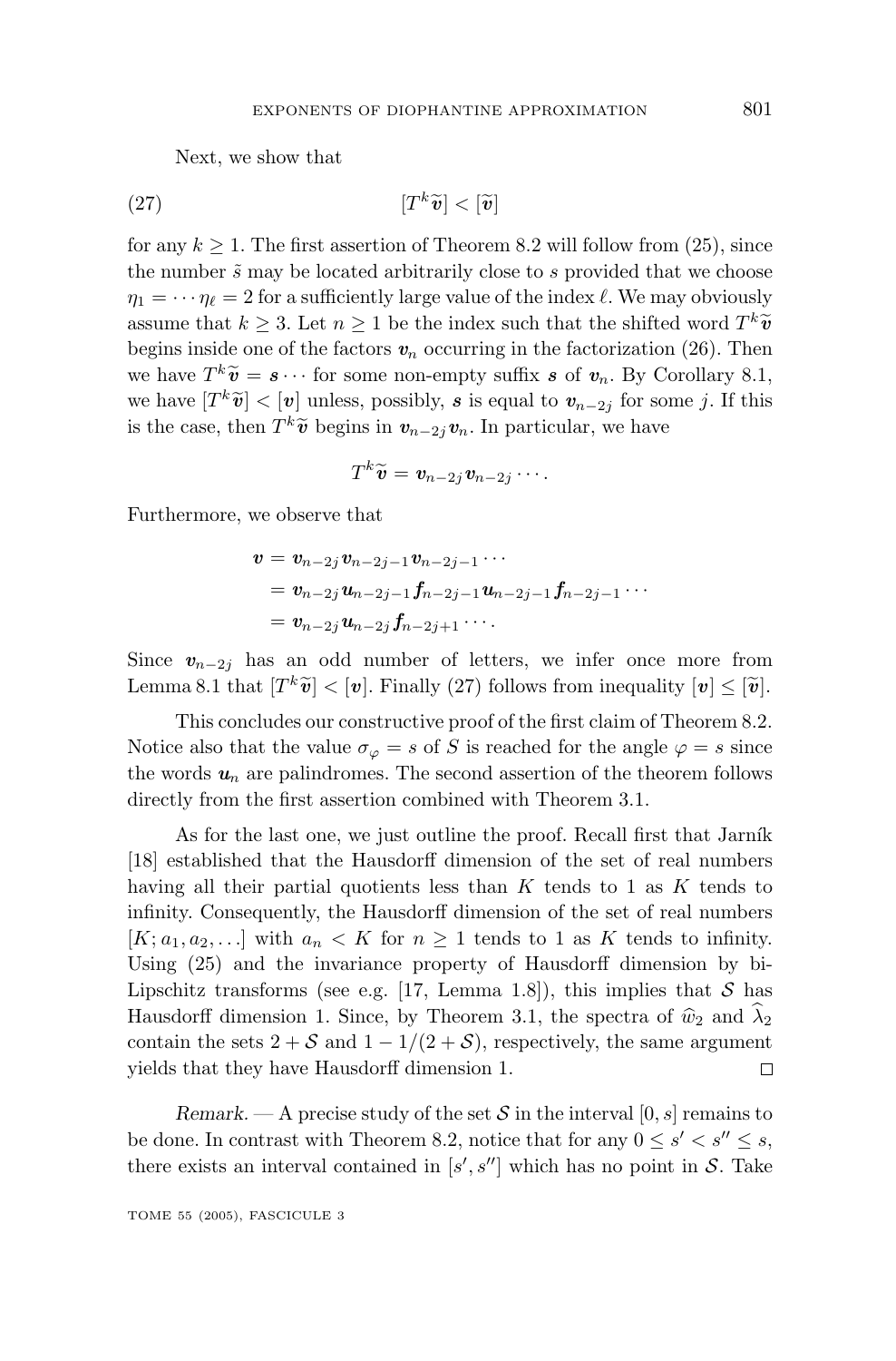for instance the interval  $\{ [0; a_1, \ldots, a_\ell, K, x], x \ge 1 \}$ , where the  $a_j$  and *K* are given positive integers with  $K > a_1$ . For a suitable choice of the  $a_j$ and *K* large enough, this interval is included in  $[s', s'']$ .

It follows from Theorem 8.1 that the three largest values of  $\hat{w}_2(\xi)$ , when  $\xi$  is any Sturmian continued fraction, are

$$
\frac{3+\sqrt{5}}{2} > 1 + \sqrt{2} > \frac{4+\sqrt{10}}{3} > \cdots
$$

while those of  $\widehat{\lambda}_2(\xi)$  are

$$
\frac{\sqrt{5}-1}{2} > 2 - \sqrt{2} > \frac{-2 + \sqrt{10}}{2} > \cdots.
$$

Then, a natural question arises: where are located these values inside the larger spectra of the values  $\hat{w}_2(\xi)$  and  $\hat{\lambda}_2(\xi)$ , when  $\xi$  now ranges among all transcendental real numbers ? If we exclude extremal numbers of Roy for which we simultaneously have  $\hat{w}_2(\xi) = \frac{1}{2}(3 + \sqrt{5})$  and  $\hat{\lambda}_2(\xi) = \frac{1}{2}(\sqrt{5} - 1)$ ,<br>does there exist a real number  $\xi$  such that  $\hat{w}_1(\xi) > 1 + \sqrt{2}$  or  $\hat{\lambda}_1(\xi) > 2 + \sqrt{2}$ ? does there exist a real number *ξ* such that  $\hat{w}_2(\xi) > 1 + \sqrt{2}$ , or  $\hat{\lambda}_2(\xi) > 2 - \sqrt{2}$ ?<br>In this respect, one can remark that other combinatorial constructions lead In this respect, one can remark that other combinatorial constructions lead to real numbers  $\xi$  for which  $\hat{w}_2^*(\xi) > 2$  and  $\hat{\lambda}_2(\xi) > \frac{1}{2}$ . As an example, we<br>can consider the number  $\xi$  whose partial quotients are given by the fixed can consider the number  $\xi$  whose partial quotients are given by the fixed point of the so-called Tribonacci substitution defined by  $1 \mapsto 12$ ,  $2 \mapsto 13$ and  $3 \mapsto 1$ .

Besides, Cassaigne has shown in [12] that the subset  $S \subset \mathbf{R}$  has an empty interior. It would be interesting to know whether the same result holds for the spectra of the functions  $\hat{w}_2$  and  $\hat{\lambda}_2$ .

#### BIBLIOGRAPHY

- [1] W.W. ADAMS, J.L. DAVISON, A remarkable class of continued fractions, Proc. Amer. Math. Soc., 65 (1977), 194–198.
- [2] J.-P. ALLOUCHE, J.L. DAVISON, M. QUEFFÉLEC, L.Q. ZAMBONI, Transcendence of Sturmian or morphic continued fractions, J. Number Theory, 91 (2001), 39–66.
- [3] B. ARBOUR, D. ROY, A Gel'fond type criterion in degree two, Acta Arith., 11 (2004), 97–103.
- [4] A. BAKER, W.M. SCHMIDT, Diophantine approximation and Hausdorff dimension, Proc. London Math. Soc., 21 (1970), 1–11.
- [5] R.C. BAKER, On approximation with algebraic numbers of bounded degree, Mathematika, 23 (1976), 18–31.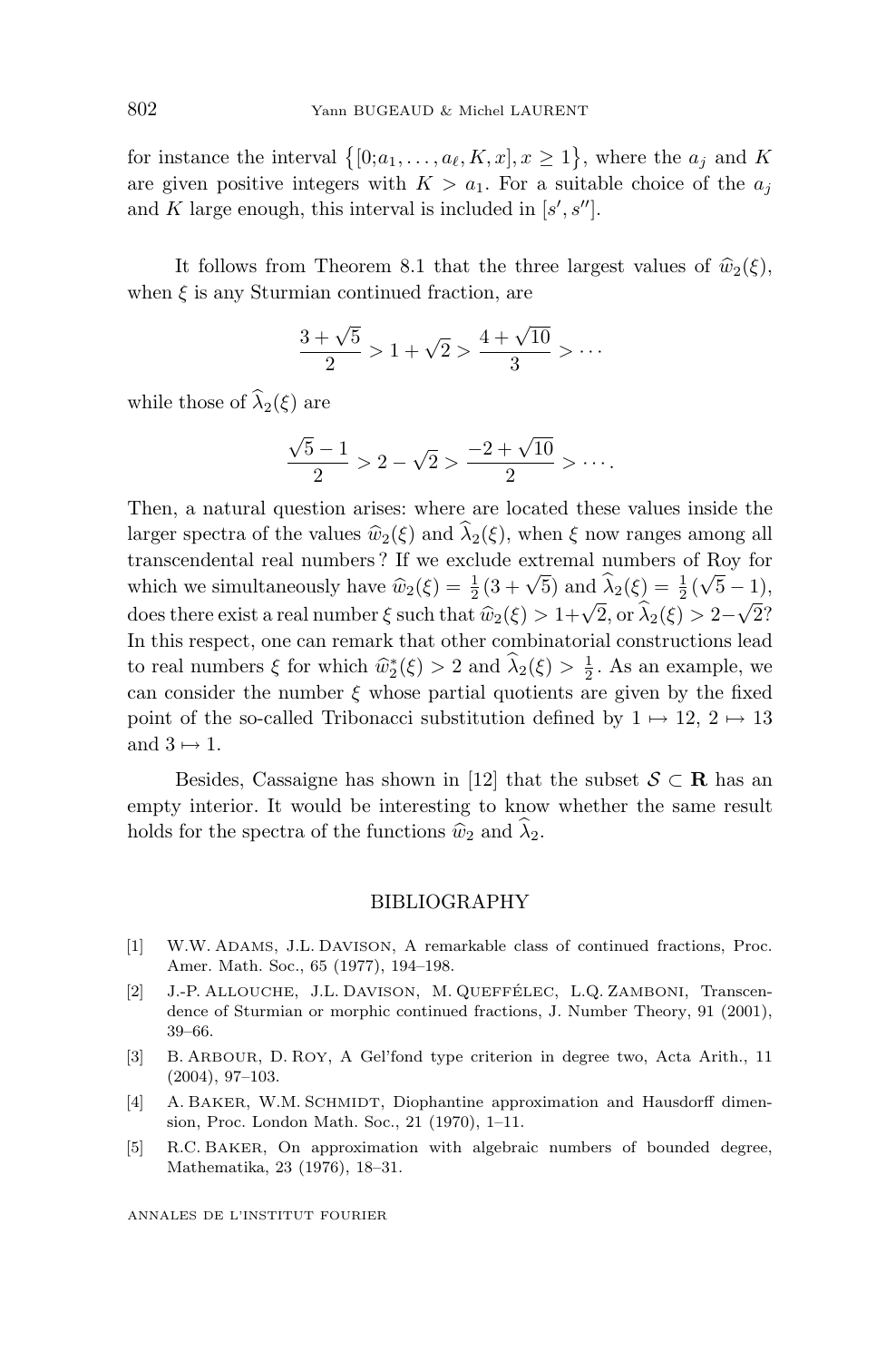- [6] V.I. BERNIK, Application of the Hausdorff dimension in the theory of Diophantine approximations, Acta Arith., 42 (1983), 219–253 (en Russe); English transl. in Amer. Math. Soc. Transl. 140 (1988), 15–44.
- [7] Y. BUGEAUD, On the approximation by algebraic numbers with bounded degree, Algebraic number theory and Diophantine analysis (Graz, 1998), p. 47–53, de Gruyter, Berlin, 2000.
- [8] Y. BUGEAUD, Approximation par des nombres alg´ebriques, J. Number Theory, 84 (2000), 15–33.
- [9] Y. BUGEAUD, Mahler's classification of numbers compared with Koksma's, Acta Arith., 110 (2003), 89–105.
- [10] Y. BUGEAUD, Approximation by algebraic numbers, Cambridge Tracts in Math., vol. 160, Cambridge University Press, 2004.
- [11] Y. BUGEAUD, O. TEULIE´, Approximation d'un nombre r´eel par des nombres algébriques de degré donné, Acta Arith., 93 (2000), 77–86.
- [12] J. CASSAIGNE, Limit values of the recurrence quotient of Sturmian sequences, Theor. Comput. Sci., 218 (1999), 3–12.
- [13] H. DAVENPORT, W.M. SCHMIDT, Approximation to real numbers by quadratic irrationals, Acta Arith., 13 (1967), 169–176.
- [14] H. DAVENPORT, W.M. SCHMIDT, Approximation to real numbers by algebraic integers, Acta Arith., 15 (1969), 393–416.
- [15] H. DAVENPORT, W.M. SCHMIDT, Dirichlet's theorem on Diophantine approximation, Symposia Mathematica, vol. IV (INDAM, Rome, 1968/69), p. 113–132, Academic Press, London, 1970.
- [16] J.L. DAVISON, A series and its associated continued fraction, Proc. Amer. Math. Soc., 63 (1977), 29–32.
- [17] K. FALCONER, The geometry of fractal sets, Cambridge Tracts in Mathematics, vol. 85, Cambridge University Press, 1985.
- [18] V. JARN´IK, Zur metrischen Theorie der diophantischen Approximationen, Prace Mat.-Fiz., 36 (1928/29), 91–106.
- [19] V. JARN´IK, Zum Khintchineschen 'Ubertragungssatz', Trav. Inst. Math. Tbilissi, ¨ 3 (1938), 193–212.
- [20] J.F. KOKSMA, Uber die Mahlersche Klasseneinteilung der transzendenten Zahlen ¨ und die Approximation komplexer Zahlen durch algebraische Zahlen, Monats. Math. Phys., 48 (1939), 176–189.
- [21] M. LAURENT, Some remarks on the approximation of complex numbers by algebraic numbers, Proceedings of the 2nd Panhellenic Conference in Algebra and Number Theory (Thessaloniki, 1998), Bull. Greek Math. Soc., 42 (1999), 49–57.
- [22] M. LAURENT, Simultaneous rational approximation to the successive powers of a real number, Indag. Math., 11 (2003), 45–53.
- [23] K. MAHLER, Zur Approximation der Exponentialfunktionen und des Logarithmus. I, II, J. reine angew. Math., 166 (1932), 118–150.
- [24] M. QUEFFÉLEC, Approximations diophantiennes des nombres sturmiens, J. Théor. Nombres Bordeaux, 14 (2002), 613-628.
- [25] A.M. ROCKETT, P. SZÜSZ, Continued Fractions, World Scientific, Singapore, 1992.